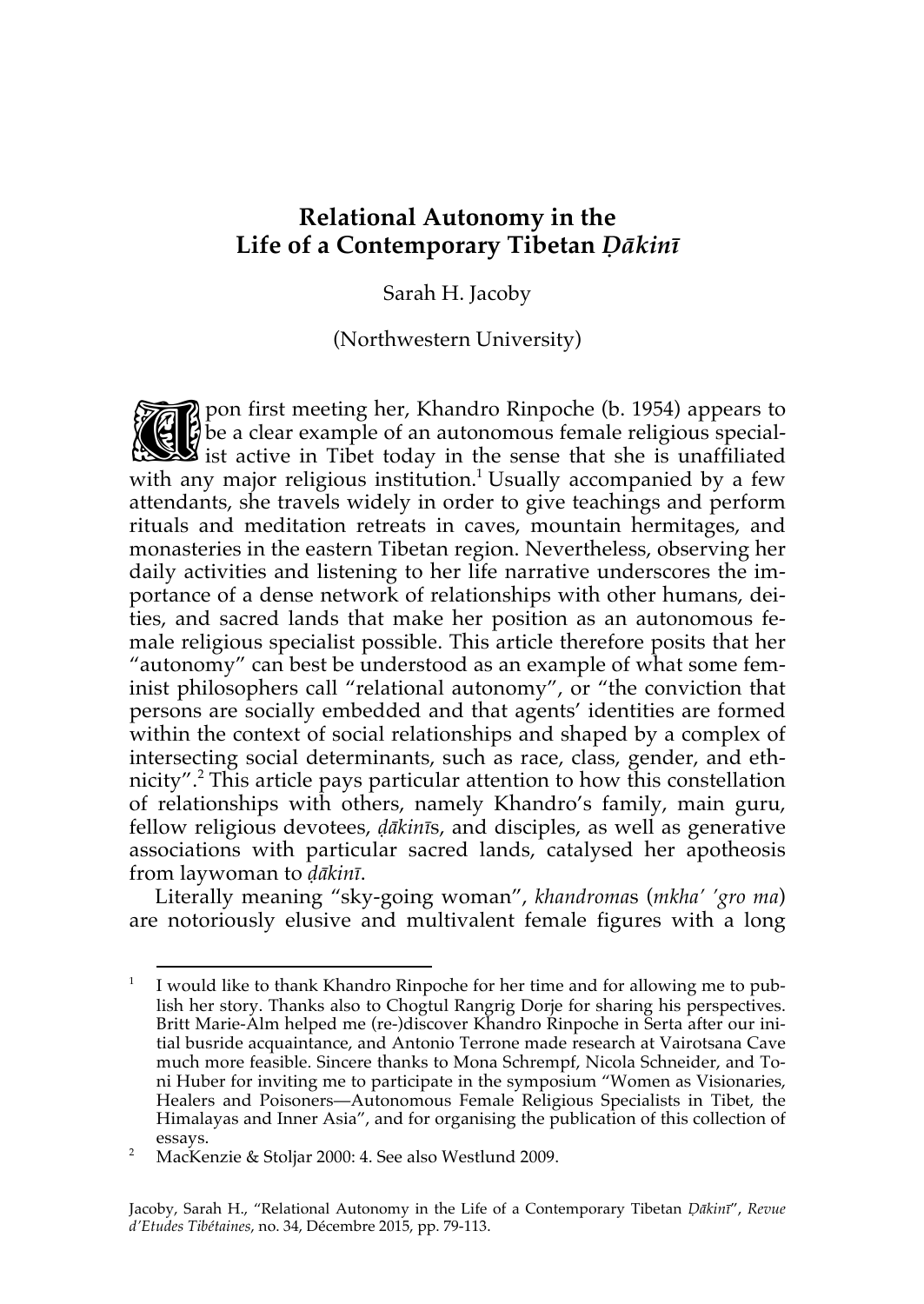history in South Asian religions who permeate the lines between human and divine, worldly and wise. In Tibet, they can be ethereal goddesses adorning frescos on temple walls, or they can materialise at key moments in Buddhist hagiographies to jar the protagonist into pristine awareness. They can also be human women who are consorts of prominent male gurus and/or gurus in their own right.<sup>3</sup>

The Khandro Rinpoche that is the subject of this article fits into both of these latter categories. She is not to be confused with the famous daughter of Mindroling Trichen (sMin grol gling khri chen) of the same name who has Buddhist Centres around the globe. She was born in 1954 to ordinary Tibetan householder parents, and raised in the pasturelands of Darlag (Dar lag) County, Golog (mGo log) Tibetan Autonomous Prefecture (TAP), Qinghai Province, People's Republic of China (PRC). Even though her given childhood name was "Khandrokyi" (mKha' 'gro skyid), or "Happy Ḍākinī", which is a common girl's name in eastern Tibet, her rise to embodying the title "Khandro Rinpoche", meaning "Precious Teacher Ḍākinī", is unusual. She was not brought up in an openly religious environment, was married at a young age to a local government official, and had five children before she redirected her energies towards religious pursuits. Based on her narrated life story as she told it to me and also as it is written in her recently published biography, this article will explore the effects of the relationships integral to Khandro Rinpoche's lifestory. These concern not only her religious career, but also the ways in which we understand the roles of women in Tibetan Buddhism, the multivalent significance of *ḍākinī*s, and the interplay between state control and religious revitalisation in contemporary Tibet.

### *1. Khandro Rinpoche and the Vairotsana Cave*

I first met Khandro Rinpoche by chance in the summer of 2004 when I was on a public bus en route westward toward Golog from the city of Barkham ('Bar khams) in the far eastern Tibetan region of Gyalrong (rGyal rong), which is part of the Ngawa (rNga ba) Tibetan and Qiang Autonomous Prefecture in Sichuan Province, PRC. The road west onto the Tibetan Plateau follows the deep gorge carved by the Somang River (So mang chu), which gradually connects the Gyalrong valleys with the expansive high-altitude pasturelands of Serta (gSer rta), Kandze (dKar mdzes) TAP, Sichuan. Not long after embarking on the journey, about 20 kilometres outside of Tugje Chenpo (Thugs rje chen

 <sup>3</sup> For a selection of scholarship on Buddhist *ḍākinī*s, see Willis 1987; Herrmann-Pfandt 1992 and 1992/1993; Klein 1995; Gyatso 1998; Simmer-Brown 2001.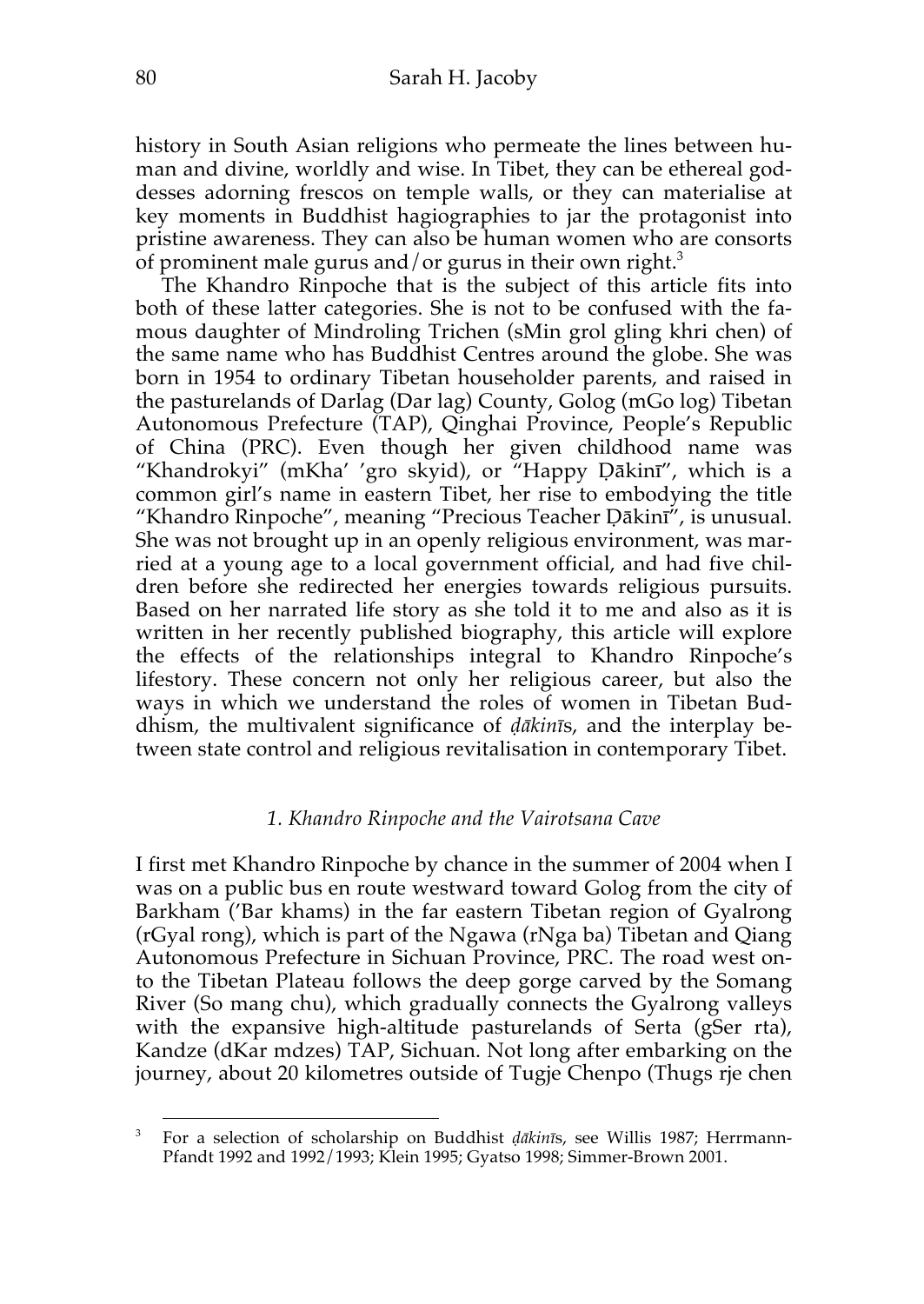po) Township, the bus careened around a Buddhist reliquary stupa and halted on the side of road by the riverbank. The Tibetan bus driver beckoned me to join the file of passengers walking up the steep hillside to a cave complex that I later learned was called Vairotsana Cave. Inside the cave, I briefly met a distinctive-looking middle-aged Tibetan woman dressed in a maroon cloak with long black hair. She offered blessings and short prayers to the bus passengers and other devotees lined up at her door. After this short but fascinating interlude, we all packed back onto the bus and headed for Serta.

Serendipitously, the following year I rediscovered Khandro Rinpoche in a shop in downtown Serta. I noticed her because of her distinctive composure and also because of the unusually beautiful and large coral and turquoise earrings and necklace she wore. She also remembered me from the bus ride encounter the previous year.



Fig. 1. Khandro Rinpoche in Serta, Kandze TAP. Photo: Sarah Jacoby, 2005.

Over the course of several years and on multiple occasions since that time in both Serta and Gyalrong, she spent many hours answering my long lists of questions about her life and her views on what being a *ḍākinī* means. She allowed me to record our conversations and later I asked Tibetans from Golog to transcribe them in Tibetan, which helped refine my understanding of her strong Golog-dialect Tibetan accent. She offered her own suggestions about what is most important to convey about her life as a *ḍākinī* and agreed to let me share her words in print.

My other primary source for the stories of Khandro Rinpoche's life is the 41-page Tibetan-language biography of her authored by Pema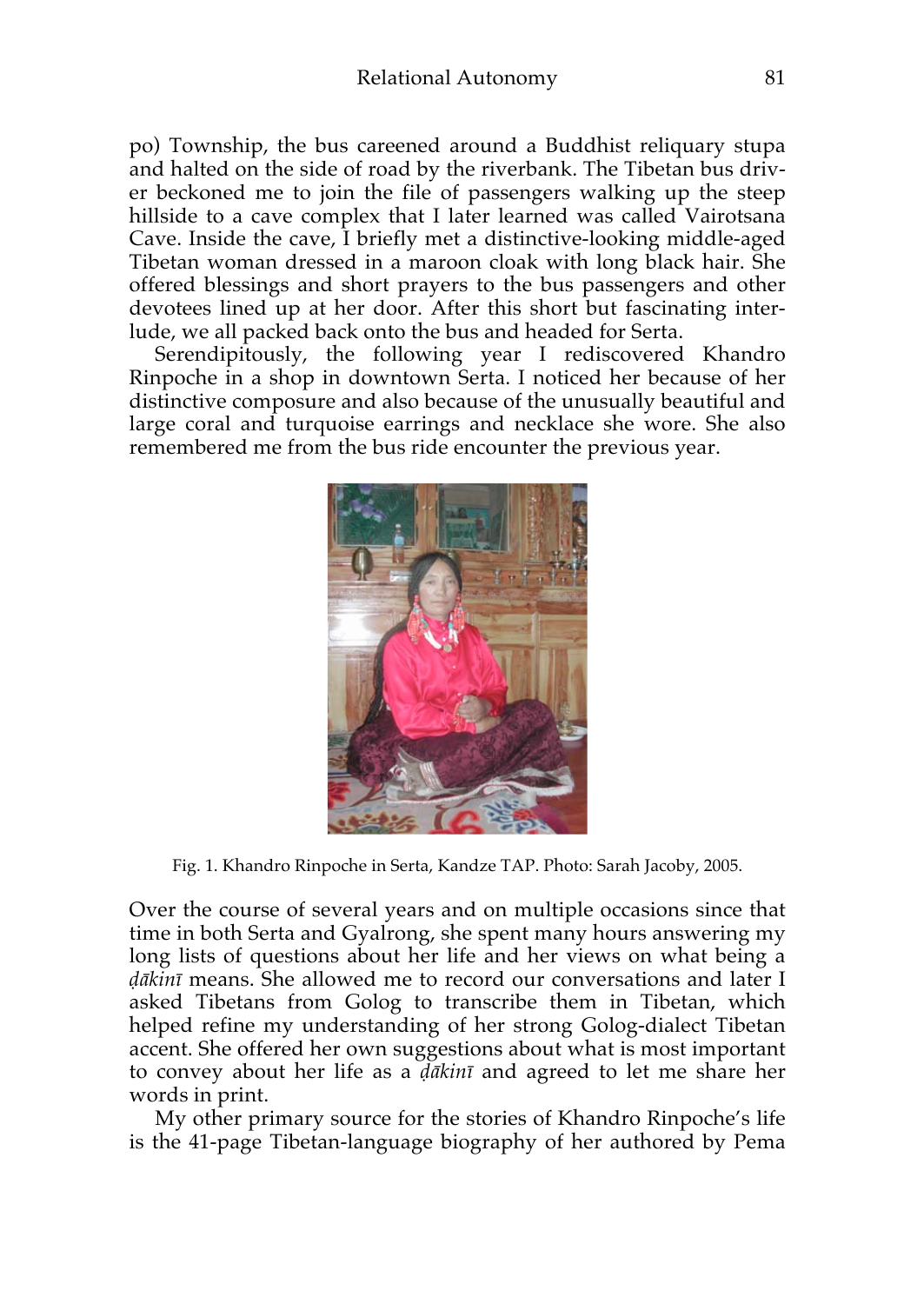Oesel Taye (Pad ma 'od gsal mtha' yas) in 2006 and published as a booklet for local distribution.4 The title of this work, "A Brief Introduction to the Vairotsana Cave in Gyelmo Tsawarong, Eastern Tibet", <sup>5</sup> casts it more as a pilgrim's guidebook (*gnas yig*) about the sacred cave than as a person's biography. As such, Pema Oesel's choice to frame Khandro Rinpoche's importance as a *ḍākinī* through embedding her in a particular narrative about Tibetan history associated with the Vairotsana Cave highlights the agentic quality of sacred space, or the ways in which particular places both act upon their inhabitants and are shaped, modified, and revitalised by their inhabitants' practices.<sup>6</sup>

The particular history that Khandro Rinpoche's presence at the Vairotsana Cave invokes is linked to Tibet's golden age of imperial power and conversion to Buddhism during the seventh to ninth centuries. The namesake of the Vairotsana Cave was a renowned eighthcentury Tibetan translator who traveled to India to import state-ofthe-art Buddhist scriptures into Tibet. According to Pema Oesel's summary of Vairotsana's life, with which he begins Khandro Rinpoche's biography, Vairotsana was summoned by the Tibetan Emperor Tri Songdetsen (Khri srong de'u btsan, eighth century) to Tibet's first monastery, Samye (bSam yas), to receive religious teachings from its founding monastic abbot Śantarakṣita and the Indian Tantric master Padmasambhava. Nevertheless, King Tri Songdetsen's Tibetan queen and a faction of his ministers distrusted Vairotsana, heeding slander spread by Indian scholars jealous of his learning. Consequently, he departed for Gyalrong, visiting the area's 38 great holy places, one of which was the Vairotsana Cave that would later be inhabited by Khandro Rinpoche.

A second famous imperial Tibetan personage also distinguishes the history of Vairotsana Cave, namely Lhalung Pelkyi Dorje (Lha lung dpal kyi rdo rje). He was a ninth-century monk who allegedly murdered the Tibetan Emperor Lang Darma (Glang dar ma), whom Tibetan histories remember as one who persecuted Buddhism. Intending to reinstate royal sponsorship of Buddhism by ousting the heretic emperor, Lhalung Pelkyi Dorje fled the murder scene and, according to local lore, sought refuge at the Vairotsana Cave in Gyalrong, where a stupa memorialises him.

These strong ties to Tibet's most powerful dynastic period are vitalised by Khandro Rinpoche's residence at the Vairotsana Cave. They sharply contrast with the austerities of her upbringing during the

 <sup>4</sup> Padma 'od gsal mtha' yas 2006.

<sup>5</sup> *Mdo khams rgyal mo tsha ba rong gi bai ro'i sgrub phug ngo sprod mdor bsdus*; Gyelmo Tsawarong is a longer version of the toponym Gyalrong.

 $6$  Vásquez 2011: 261.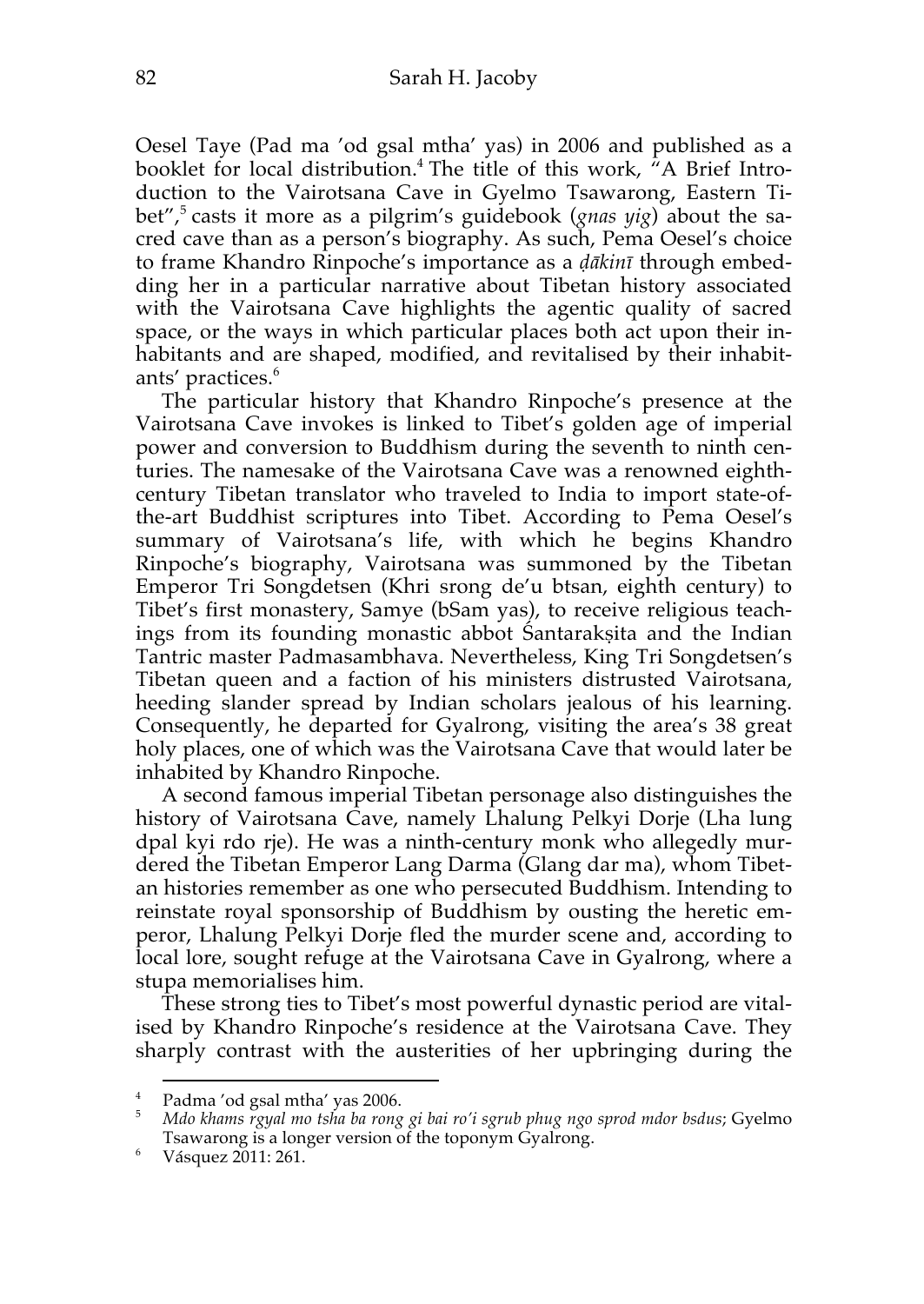1950s-1970s, during which time Tibet experienced extreme hardships along with other parts of the PRC, in particular as a result of the Great Leap Forward (1958-1961) and Cultural Revolution (1966-1976). Around the time of her birth in 1954, the PRC formally established itself on the Golog grasslands, transforming her homeland from what had been a polity largely independent of both the Dalai Lama's Central Tibetan government and the Republic of China into the "Golog Tibetan Autonomous Prefecture" (Ch. Guoluo Zangzu Zizhizhou) comprising the southeastern corner of Qinghai Province. <sup>7</sup> This change of leadership had disastrous and far-ranging effects for Golog pastoralists, including Khandro's family. By the late 1950s, over 50 percent of Golog's livestock had died, causing unprecedented and severe famine in Golog as a result of the mismanagement and unviable agricultural methods advocated by the Great Leap Forward campaign to modernise and industrialise the countryside.<sup>8</sup> By the late 1960s when Khandro Rinpoche was in her early teens, the Cultural Revolution was in full swing, entailing the collectivisation of Golog's pastoralists into communes and the destruction of all of the region's fifty-plus monasteries. Just as Khandro Rinpoche became physically and spiritually sick of her secular life, Deng Xiaoping initiated a new era of "reforms and opening" (Ch. *gaige kaifang*) that led to the softening of PRC policy against the practice of religion and the rehabilitation of Tibetan lamas who had formerly been imprisoned as enemies of the state, including the lama who would become her root guru, Khenpo Muensel (mKhan po Mun sel, 1916-1993). During the 1980s, as liberalisation policies supported the rebuilding of Tibet's destroyed network of monastic institutions, Khandro Rinpoche dedicated herself to the revitalisation effort wholeheartedly, beginning with helping her guru Khenpo Muensel rebuild his monastery in her home area in Golog. After that she took on the rebuilding of Sera Monastery in the Serta region of Kandze, and most recently the Vairotsana Cave in Gyalrong. Her story of becoming recognised by her community as a *ḍākinī* is thus inextricably linked to the history of Buddhism in Tibet, from the embers of its founding glory still perceptible in places like the Vairotsana Cave to the cycle of religious revival and repression that has characterised Tibet's recent history since the liberalisation policies of the 1980s. What follows are excerpts from Khandro's account of several different stages of this history, drawn from both her written biography and from my conversations with her, beginning with her youth and continuing with her recent projects at the Vairotsana Cave.

 <sup>7</sup> Don grub dbang rgyal & Nor sde 1992: 294. For a synoptic history of Golog, see Jacoby 2010.

<sup>8</sup> Horlemann 2002: 248.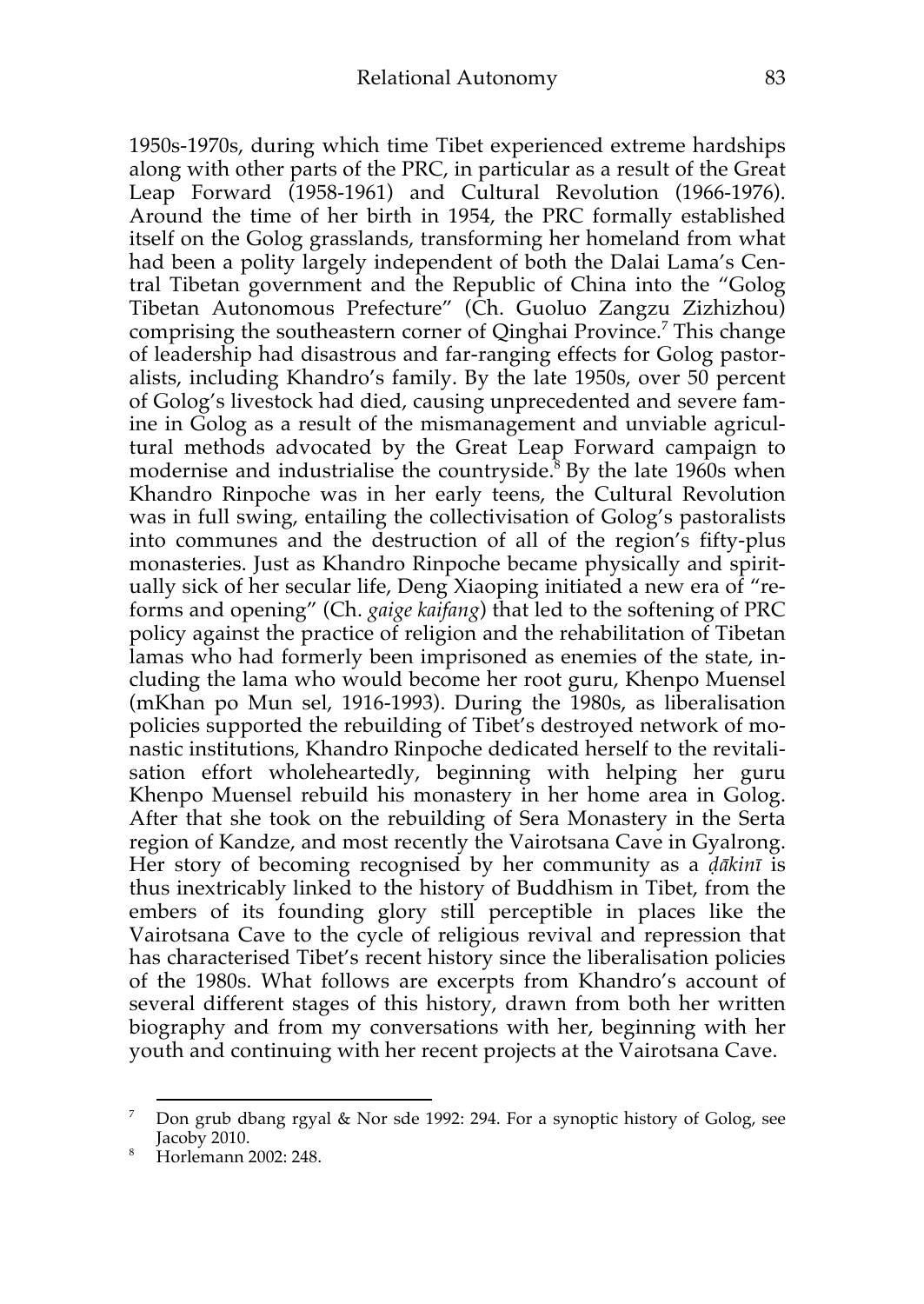## *2. Childhood, family life, and religious practice during Tibet's Cultural Revolution*

Halfway through Khandro Rinpoche's written biography, following Pema Oesel's account of Vairotsana and his activities at the cave, and after opening verses containing prophesies about Khandro Rinpoche's life and former incarnations, Pema Oesel begins his description of her early years as follows:

The supreme Khandro Rinpoche was born in the wood horse year of the sixteenth cycle (1954) in Chagmo Golog, eastern Tibet. Before long a foreign army came to the fore and instituted democratic reforms. Much agitation proliferated such as the Cultural Revolution and so forth, leading to religious figures' imprisonment. On account of the various disturbances of the times such as the need for manual labor, those who practised the holy dharma became as rare as stars in the daytime. Nevertheless, from the time she was small, she felt renunciation in the form of disgust for cyclic existence and had the altruistic intention to strive to benefit others. She was renown for possessing the complete characteristics of a female bodhisattva such as perceiving all that appears and exists as pure.<sup>9</sup>

In conversations with me, Khandro Rinpoche elaborated that she was born into a family of livestock herders. Her father was born in the late 1920s. She describes him as one who "did not exert himself very much in religious affairs", but who believed in Buddhism and always loved to recite Tibet's most popular mantra *Om mani peme hum* dedicated to Avalokiteśvara, the Bodhisattva of Compassion.10 Her mother "spent her entire lifetime engaged only in samsaric affairs", according to Khandro, meaning she worked in the household milking livestock, raising children, and cooking, etc. Nevertheless, Khandro qualifies that "My mother was religious; she was a good, kind person." Both her parents attended some degree of Tibetan school in their youth and could write in Tibetan.

Khandro Rinpoche's grandmother and uncle nurtured her religious aspirations, and her parents extolled the importance of having

Padma 'od gsal mtha' yas 2006: 24; all citations of this work are my translations of the Tibetan original.

 $t_0$  All remaining quotations that are not otherwise footnoted are my English translations of Khandro Rinpoche's comments to me in several interviews taking place over the course of multiple years in both Gyalrong and Serta, eastern Tibet.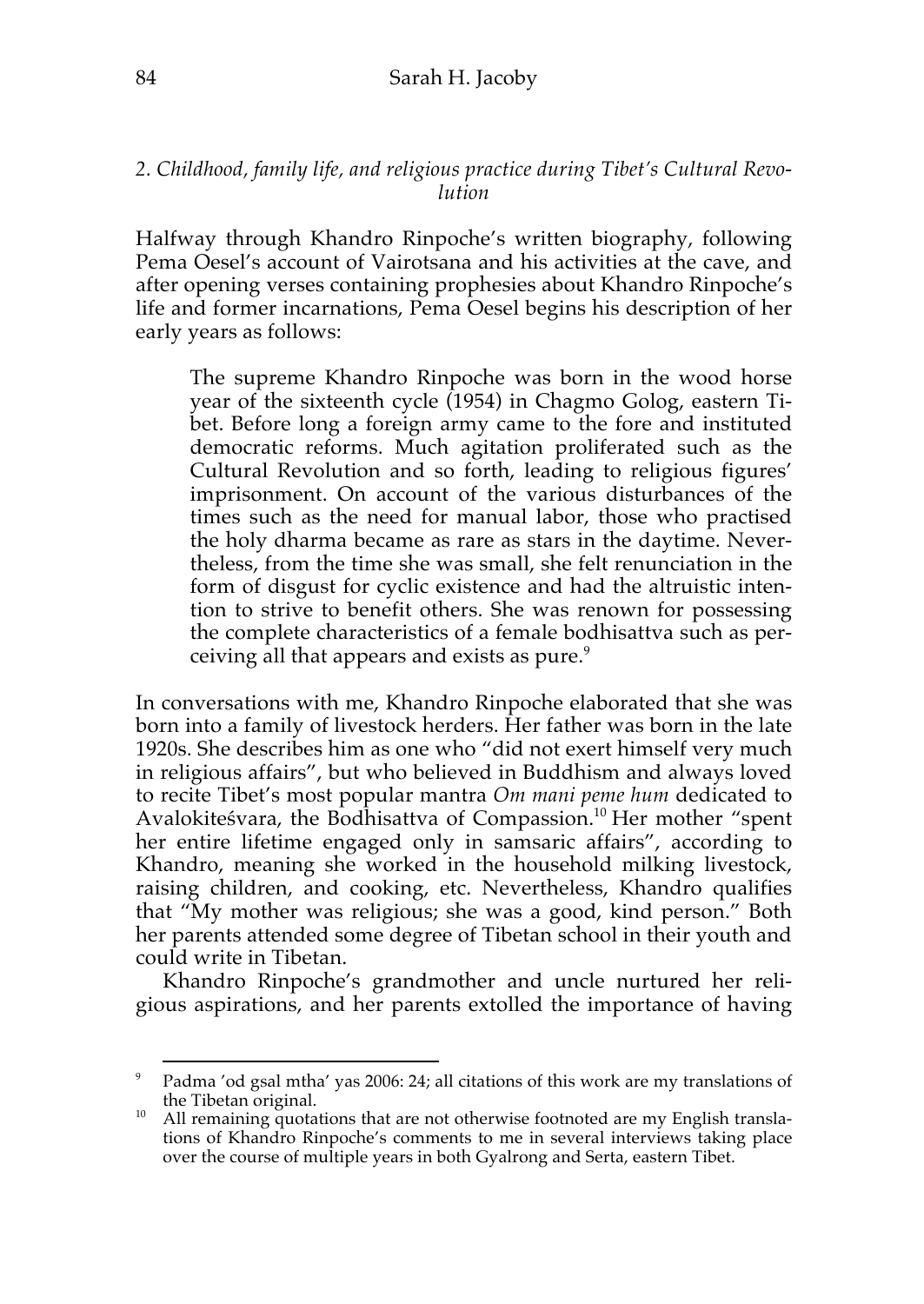faith in the Three Jewels (Buddha, Dharma, and Saṅgha), but otherwise she had few opportunities to practise Buddhism. Even so,

I had one hundred percent faith in the dharma in my mind, but when I was young, due to Chinese oppression, we were not allowed to hold a rosary in our hands. We were also not allowed to recite *maṇi*. Lamas and *tulku*s who had not committed any crime were put in prison. Then even if you thought you wanted to be a nun, there were no lamas or *tulku*s in the region.

Khandro Rinpoche attended school for about two years in Darlag County, where she studied both Tibetan and Chinese languages. She explained to me several times that

When I went to Chinese school, I held the workbook and pen in my hand and with my voice I had to recite the material. If I didn't, the Chinese teacher would definitely scold me. But while I was reciting with my mouth, in my mind I was reciting the refuge prayer.

Though her exposure to Buddhist culture and practice was extremely limited during her childhood, she remembers intensely yearning to practise religion, which she expresses primarily as "the belief that cause and effect are undeceiving", and "giving to the poor and having compassion for others". She insists, "Even at the risk of death, I did not abandon dharma. I yearned for dharma as a thirsty person desires water." Khandro notes that a few others close to her during her childhood privately recognised her secret devotion to religion and sensed her future role as a *khandroma*. They included Gyalrong Lama Samdrub (rGyal rong bla ma bSam grub), who "recognised me as a *khandroma* when I was 13 years old. He said that I was an 'awareness woman' (*rig ma*), and that I should not fall into *saṃsāra* (i.e., become a married laywoman)."

Khandro's urge to devote herself to religious practice seems to directly contrast with the prevailing social and religious destruction she describes happening all around her during the Cultural Revolution. But if Khandro Rinpoche's early childhood reflections seem to pit Buddhist devotion against Chinese communist reform, the rest of her life story belies such an opposition. For one thing, she describes all of her six siblings as either "Chinese officials" (*rgya mi las byed pa*) or people married to them. The Tibetan word she used for this means roughly "white collar employee", or more literally "government office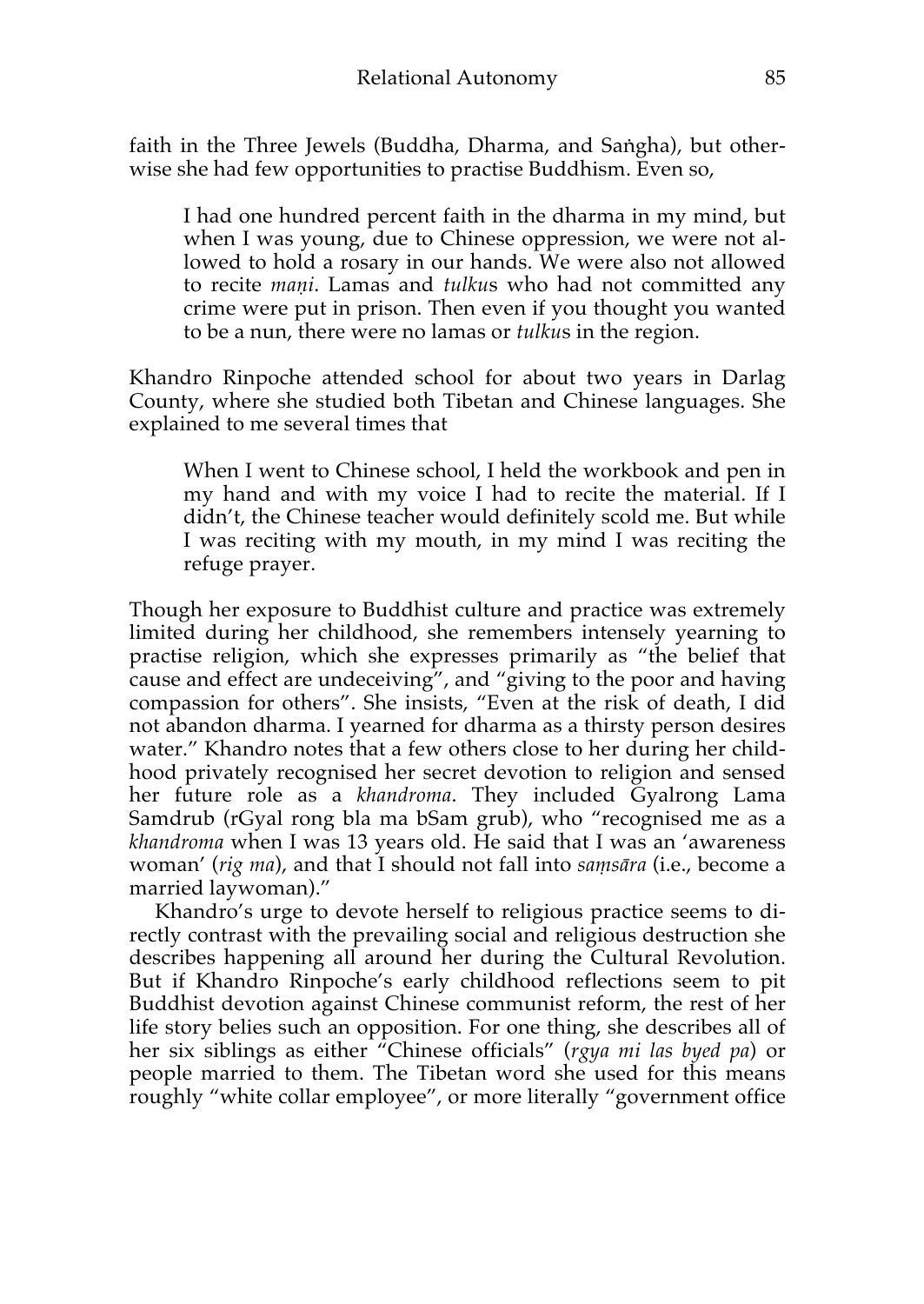worker". <sup>11</sup> Khandro Rinpoche presents herself as the exception amidst her siblings, who are all placed highly in either local governmental and/or religious ranks:

Aside from me, all my siblings work. I did not want to do that. I did not listen to my parents; I left. I wandered around. Not listening to what my father said, not listening to what my mother said, I left. They said they would give me money. I said I did not want it and left. The others wanted the money!

Khandro described herself several times as "a wanderer", one who left home and refused the status that her family offered her. Nevertheless, aspects of her family's connections, particularly their multiple associations with local political officials and religious leaders, prefigured her own future successful navigations between these parties.

# *3. Marriage and family life*

Khandro Rinpoche's biography by Pema Oesel presents her marriage as imposed upon her and as a cause of misery:

After she gradually grew up, she abundantly possessed all the good qualities of being a capable woman in terms of worldly affairs, so several households requested her as a wife. She replied, "Still I will look after my parents or my old grandmother. Later I will be able to take care of myself. I won't go as a bride." Even though she cried a lot, her parents did not give their permission [to stay home]. They dispatched her to be a bride for a good family that she had never met before who possessed wealth and power in the worldly sense. Though she had abundant worldly pleasures and wealth such as cotton, woolen clothing, and jewelry made of gold, silver, turquoise, and coral, she felt perpetually exhausted by the suffering of cyclic existence and her mind became shrouded in the darkness of misery. At that time during the Cultural Revolution, since it was forbidden to hold a rosary, when it was time to thrash the barley, she counted the grains

 <sup>11</sup> Specifically, The *Bod rgya tshig mdzod chen mo* (Krang dbyi sun 1993, vol. 2: 2775) defines it as "1) A [Chinese] government official working within government offices, the armed forces, or the People's Congress, not including common soldiers and those doing minor work, 2) A leader in a position of responsibility or a supervisor, or 3) a worker." She seems to mean the word in either of the first two senses given that she further explained it using the Chinese words *shuji* meaning "chairmen" or "secretary" and *xianzhang*, "county chairman".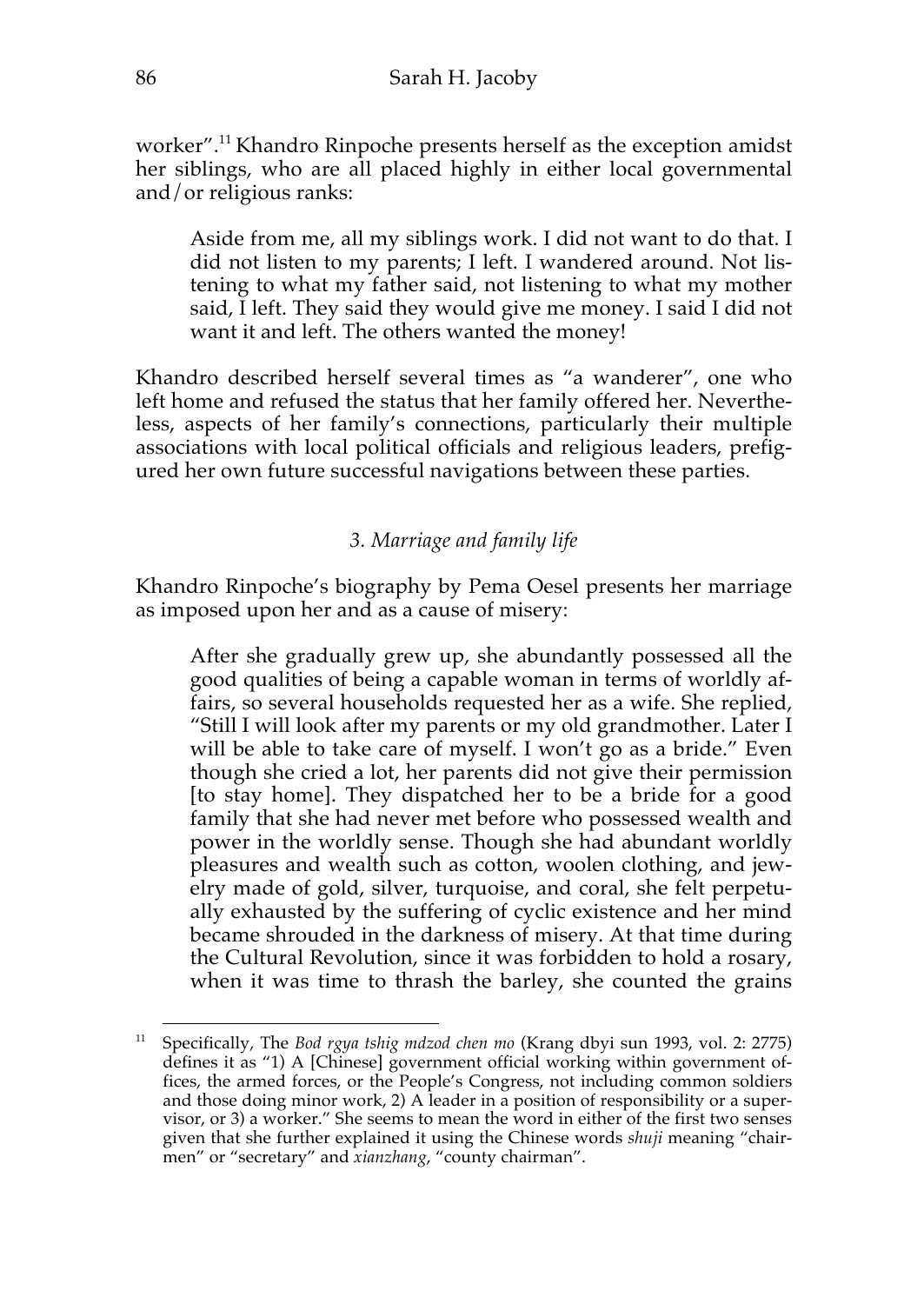and accumulated *maṇi* [mantra recitations]. When it was time to milk [the livestock], she counted *maṇi* with sheep dung. Ultimately after doing it this way, she accumulated about 300 million *maṇi*. 12

Khandro Rinpoche may have successfully evaded the obligations several of her sisters embraced by becoming wage earners or wives of Chinese officials, but she was not able to avoid her parents' plans for her to marry at the age of 19. She narrates,

I was young when I got married. My husband and I did not know each other; we had never met. Our parents arranged the marriage. For about a month I was depressed and got sick. I did not know him and there was a lot of work to do and I did not know anyone and the place was far away [from my parents' home]—because of these things I was extremely depressed.

The words Khandro Rinpoche uses for becoming a lay householder are *korwa zungwa* (*'khor ba bzung ba*), literally meaning "taking hold of cyclic existence (*saṃsāra*)", or in other words wasting one's life enmeshed in menial tasks that accumulate further negative karma instead of dedicating oneself to religious pursuits that lead to liberation. The primary mark of "entering *samsāra*" or "becoming a householder" is marriage because of the ensuing family responsibilities and economic imperatives entailed in fulfilling them. For a Tibetan laywoman such as Khandro Rinpoche, the relentless labor that followed marriage came in many forms, one of which was rearing five children. Khandro and her husband were pastoralists (*'brog pa*)—they kept a large herd of animals including yak/cow crossbreeds, sheep, and horses necessitating Khandro to work late into the night milking and tending them. In addition, her husband held a position as a Chinese official in Darlag, which kept him busy working outside of the home and kept Khandro busy cooking and entertaining the Chinese officials he frequently brought home as guests. For a time her mother-in-law also lived with them, needing care at the same time as her five children did. Perhaps her recollection of the long days of endless housework coloured her response to a question I asked her about whether or not it is harder to practise dharma as a female than a male. She replied:

[Lay]women do not have the power to practise the dharma. They are controlled by others. They only work. Even if they want to do a dharma practice, they are powerless to go. I also do

 <sup>12</sup> Padma 'od gsal mtha' yas 2006: 24-25.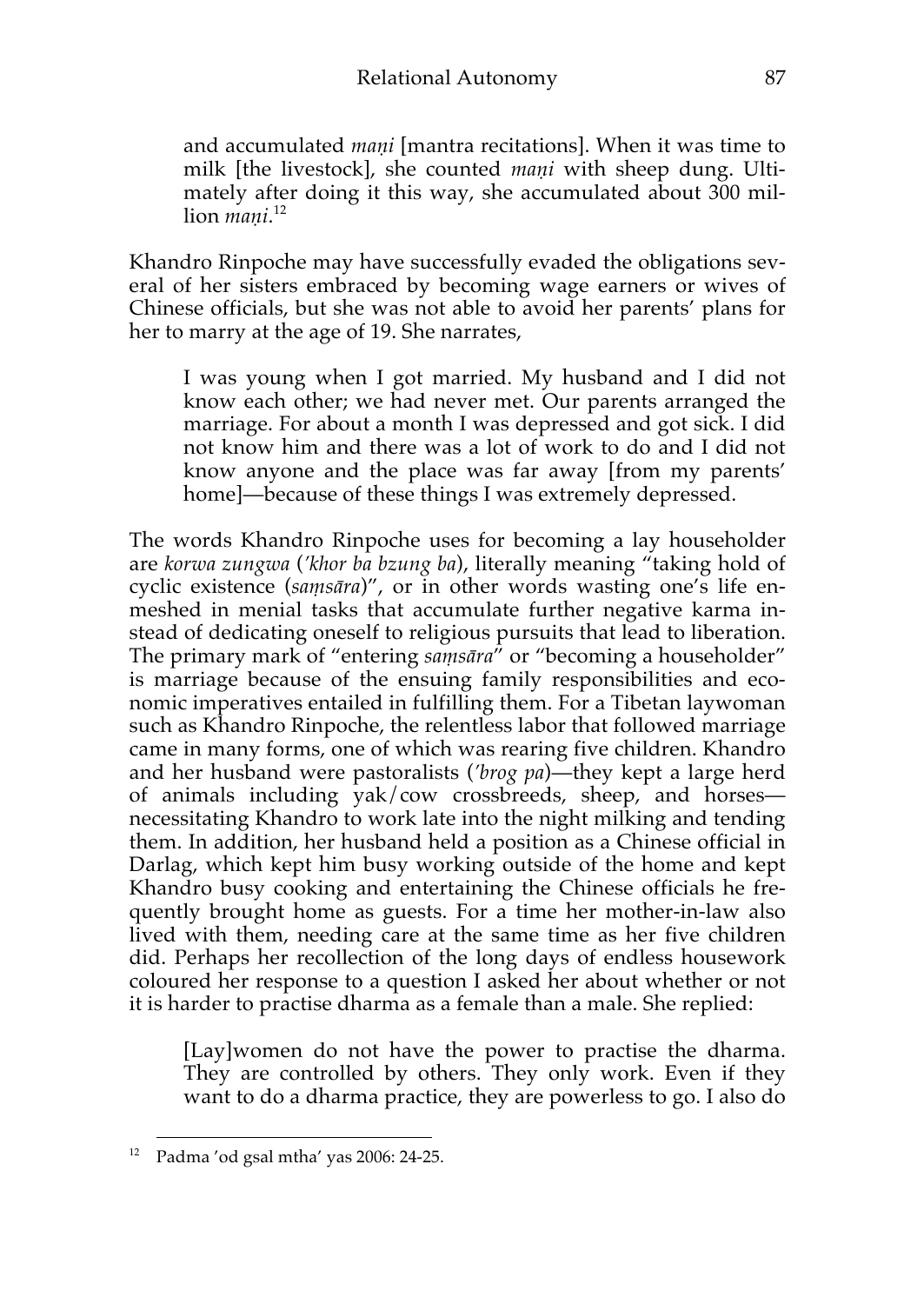not have the full eighteen freedoms and advantages like an ordained monastic does... <sup>13</sup> In the past the holy men who came before said this: If in the past you did not practise dharma, you will not be reborn in a central land. If you are, you will not have the power to practise the dharma. To explain the reason for this, cause and effect have been mixed up. For me, cause and effect have been mixed up a lot. Because of this, I took birth as a laywoman like this. Again I became a householder (*'khor ba bzung*). Then I cast it away. Then I again became a householder. The reason I did not practise the dharma is that in a past life I accumulated some bad [karma]. The fruition of that is this [female non-monastic] body.

Khandro Rinpoche's explanation for her rebirth as a laywoman as the effect of the ripening of negative karma from misdeeds in previous lifetimes is a common perspective in many Tibetan societies, and one with ample precedent in the eastern Tibetan highlands.<sup>14</sup>

However, if this karmic explanation for gender discrimination has a deterministic flavour, it also has a silver lining in Khandro Rinpoche's case. Judging from the frequency and detail with which she mentioned it, a highlight of her life is the recognition of her son Thubten Shedrub (Thub bstan bshad sgrub, b. 1977/78) as a *tulku* while he was still in utero. The first piece of information Khandro Rinpoche offered about her reincarnate son is that he is a disciple of Khenpo Muensel, who "introduced [him] to the view" (*lta ba ngo sprod*). According to Khandro Rinpoche, Thubten Shedrup is the incarnation of two great lamas of the past: Apang Terchen Pawo Choying Dorje (A pang gter chen dpa' bo Chos byings rdo rje, 1895-1945) and Wangchen Dode (dBang chen mdo sde, 1873-?). Apang Terchen

<sup>&</sup>lt;sup>13</sup> The eight freedoms and ten advantages include eight conditions that afford one with freedom to practise the dharma including not being born: 1) in the hells, 2) in the ghost (*preta*) realm, 3) as an animal, 4) as a long-lived god, 5) as a barbarian, 6) not having wrong views, 7) not being born where there is no Buddha, and 8) not being born deaf and mute. The ten advantages include five individual advantages: 1) being a human, 2) in a central place, 3) with all one's faculties, 4) without a conflicting lifestyle, and 5) with faith in the dharma and five circumstantial advantages relating to living in a place and time in which: 1) a Buddha has appeared, 2) he has preached the dharma, 3) his teachings still exist, 4) his teachings can be followed, and 5) there are those who are kind-hearted toward others, in particular a spiritual master who has accepted one as a disciple out of his/her extraordinary compassion. For an explanation of these freedoms and advantages,

see Patrul Rinpoche 1994: 19-37.<br><sup>14</sup> See, for example, the way that Sera Khandro Dewe Dorje (Se ra mkha' 'gro bde ba'i rdo rje, 1892-1940) represented her female body, analysed in Jacoby 2009/2010. Reference to Sera Khandro is particularly salient because Khandro Rinpoche is widely believed in eastern Tibet to be one of her reincarnations.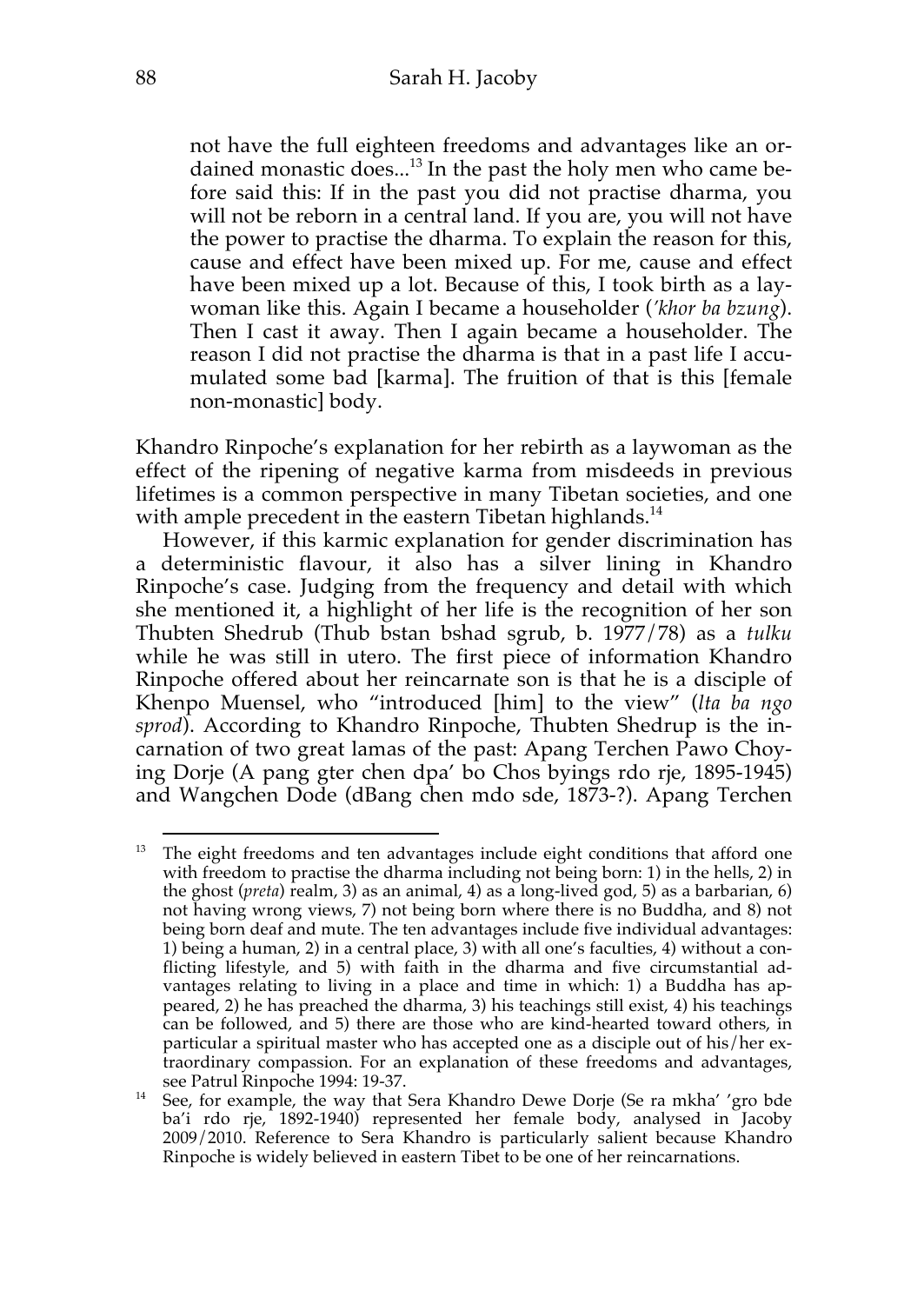was a prominent visionary, or "treasure revealer" (*gter ston*) whose main seat was Tsinda (Rtsis mda') Monastery in Pema County, Golog. <sup>15</sup> Wangchen Dode was a political leader of one of the three main parts of Golog named Wangchen Bum (dBang chen 'bum) and also a founding figure of Nyenmo Monastery on the outskirts of Dzugtrun Township ('Dzugs skrun zhang) on the banks of the Darchu River (Dar chu) in Darlag County, Qinghai.<sup>16</sup>

A few years before Thubten Shedrup was born, Khandro Rinpoche gave birth to her first child, a daughter. The daughter married a Tibetan man that Khandro described as a "high Chinese official". Her third child, a son, is a bus driver. <sup>17</sup> She elaborated more about her fourth child, another daughter, praising her scholastic and religious acumen: "She is a really good girl—she does not eat meat and she has completed her five accumulations.<sup>18</sup> She is religious. She has received many teachings from lamas and has already received Great Perfection (rDzogs chen) teachings." Khandro describes her as neither a householder (i.e., she is unmarried) nor a nun, but as someone who works in an office (*las byed pa*). Her youngest child is her third daughter, whose husband is also an office worker. While she stresses the virtue of only those children of hers who are directly connected to religious practice, in particular her reincarnate son, she describes her other children as either "office workers" or married to them, mirroring the various positions of her six siblings.

### *4. Crisis and religious transformation: meeting Khenpo Muensel*

Khandro Rinpoche's transformation from laywoman to *ḍākinī* began in earnest when she became ill in the midst of her busy householder life. According to her biography,

When she was 25 years old, on account of an illness, she became mute. In this degenerate time the great Paṇḍita Vimalamitra returned in the apparitional [form] of a virtuous teacher named Kangsar Khenpo Muensel, who held the treasury of instructions on clear light and who was the crown jewel of the non-sectarian

<sup>&</sup>lt;sup>15</sup> For a biography of him, see A bu dkar lo 2000: 203-214.<br><sup>16</sup> The full name of Nyenmo Monastery is Dar snyan mo ri rnam rgyal dge ldan dgon. For its history, see 'Phrin las 2008: 203-219.

 $\frac{d}{d}$  Could he have been the bus driver who initially brought me to the Vairotsana<br>Cave en route to Serta?

 $18$  The five accumulations refer to the preliminary practices she has completed, including reciting 100,000 refuge prayers, *bodhicitta* prayers, Vajrasattva prayers, *maṇḍala* offerings, and Guru Yoga.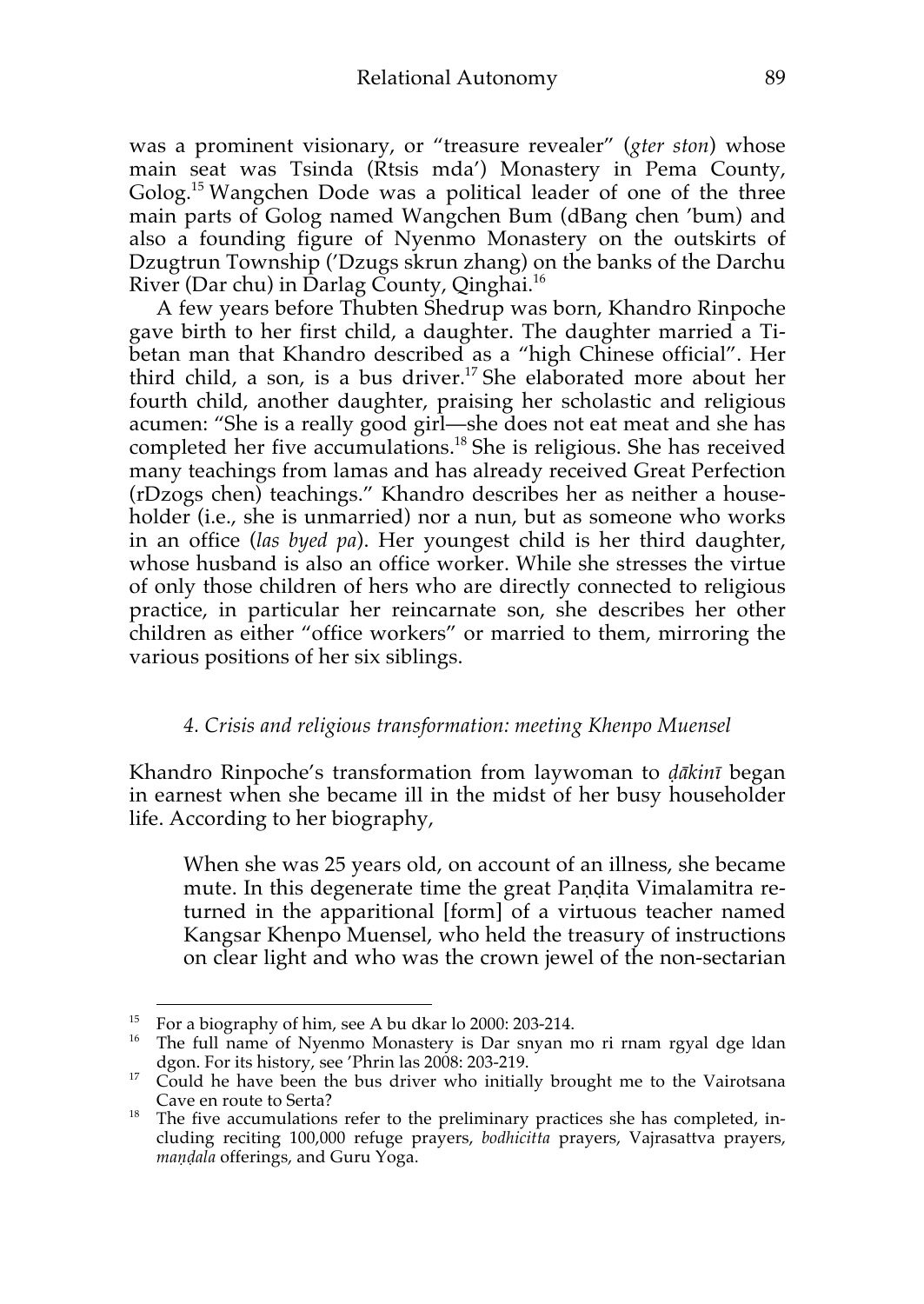teachings. When he was released on parole from prison in Xining and came back to his homeland for a visit, she was brought before him to request a blessing. When she met the precious lama, she felt joy and sorrow mixed together and could only cry uncontrollably. After just this [meeting], her speech returned and she could move. Khandro offered all her belongings to the lama along with her respect. It seemed as if she could not bear to be separated from him. The lama also treated her dearly with great love and spoke many prayers and prophesied that they would meet again quickly. From that time onward, Khandroma said that her perception transformed into joy and clear rays of awareness. After that, the communist party's minority policy concluded and at the same time as the sun of the spreading of the [Buddhist] teachings newly arose in the sky of the merit of the land of snows, the precious lama was liberated from the fear of legal persecution and his golden face arrived home. Khandro Rinpoche used all sorts of strategies to obtain permission [for Khenpo Muensell to re-open Tashi Choekhor Ling Monastery.<sup>19</sup>

Khenpo Muensel was a monastic hierarch of great learning from the same region as Khandro Rinpoche, Wangchen To (dBang chen stod) in Darlag, Golog. He was educated at Kathog Monastery in eastern Tibet and became particularly renowned for his mastery of the Nyingma contemplative teaching known as the Great Perfection.<sup>20</sup> In the late 1970s when Khandro Rinpoche first met him, he was on parole for a brief period in the midst of a 20-year prison sentence in the Xining region. Out of everything Khandro Rinpoche told me about her life, she appeared most enthusiastic that I record and retell the story of how she helped Khenpo Muensel rebuild his monastery called Poenkhor Thubten Shedrub Tashi Choekhor Ling (dPon skor thub bstan bshad sgrub bkra shis chos 'khor gling).<sup>21</sup> She recounts that after the traumatic years of the Cultural Revolution, Khenpo Muensel had only a few devoted disciples left. When he was released from prison and returned to his home area, he had no monastery and no monastics to teach as all had been destroyed during his long incarceration. Khandro Rinpoche's account of Khenpo Muensel's rebuilding effort highlights how she was able to help him transform from a political prisoner to a monastic abbot:

<sup>&</sup>lt;sup>19</sup> Padma 'od gsal mtha' yas 2006: 26-27.<br><sup>20</sup> For a synoptic biography of him, see Nyoshul Khenpo 2005: 524-526.

<sup>&</sup>lt;sup>21</sup> For an account of the history of Poenkhor Monastery, see 'Phrin las 2008: 248-250; 254-255.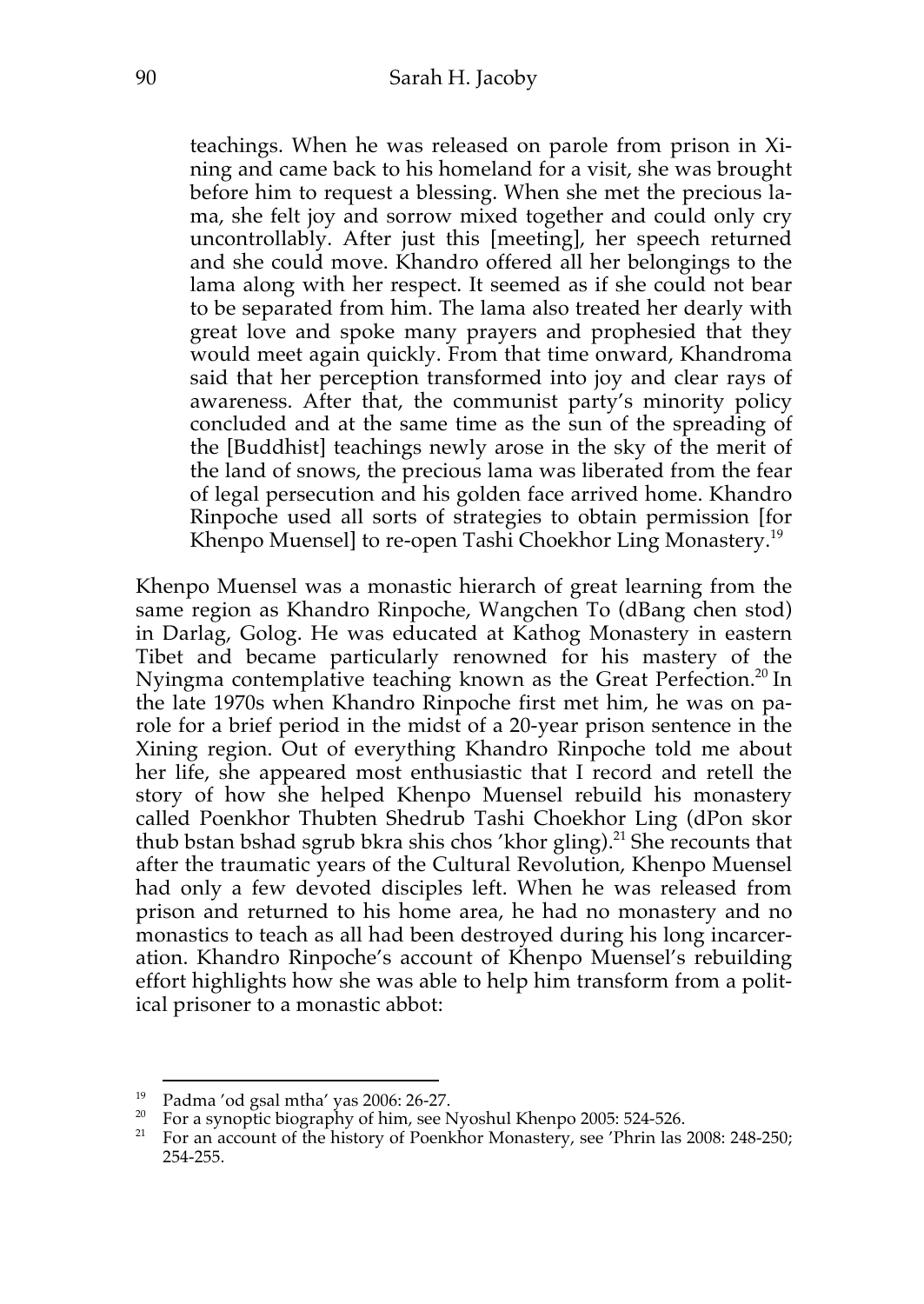This is important history: since the lama had no monastery or summer retreat place, he was not pleased to stay in the region and prepared to go to another area. I said don't go. Let's find an opportunity here. We will go and ask the Chinese; they will listen to us. My husband was one of the highest officials in the [local] Chinese government... I went back to him and Chinese officials and begged them. I appealed to my husband on account of our relationship and I also gave other Chinese officials presents of my jewelry and they accepted my request to give the lama the land for his monastery.

Even though initially there were only a few monks and nomadic householders in that area, sure enough, Poenkhor Monastery expanded rapidly after two trucks full of monks arrived from Nangchen requesting ordination vows from Khenpo Muensel.<sup>22</sup>

Because of Khandro Rinpoche's instrumental role in helping Khenpo Muensel re-establish Poenkhor Monastery, the two developed a close teacher-student relationship. She reflects, "Because of that [the help I gave him], the lama treated me with great love (*thugs brtse chen po*). Then he was happy because we spread the teachings of full ordination." Even while she remained enmeshed in householder life, Khandro records that "The lama introduced me to the view of the Great Perfection and while I exerted myself in samsaric work, I practised the view." She concluded her oral account of these early years of Buddhist revival in the post market-reform era of Tibet (the early 1980s) with the statement that, "After that, [Khenpo Muensel] built a new assembly hall and meditation centre and so forth and the lama's monastery became quite large. I was able to serve the lama in these ways."

#### *5. Tension between religious and householder life*

As Khandro Rinpoche's focus turned more and more toward religion, her manifold responsibilities as a wife and a mother of five children increasingly became obstacles to devoting herself completely to prac-

 $22$  Traga Rinpoche (2002) recounts being one among the large group of the monks along with Garchen Rinpoche, both Kagyu lamas from Nangchen who went to see Khenpo Muensel to request monastic ordination vows in the early 1980s. He says that their group of 54 monks included monks from a Drugpa Kagyu Monastery headed by Khenchen Ade and those from Nangchen Monastery. They traveled for four days to seek ordination from Khenpo Muensel because Khenchen Ade, who had been in prison with Khenpo Muensel for several years, felt that he was a pure monk and had always kept his vows without any breakage.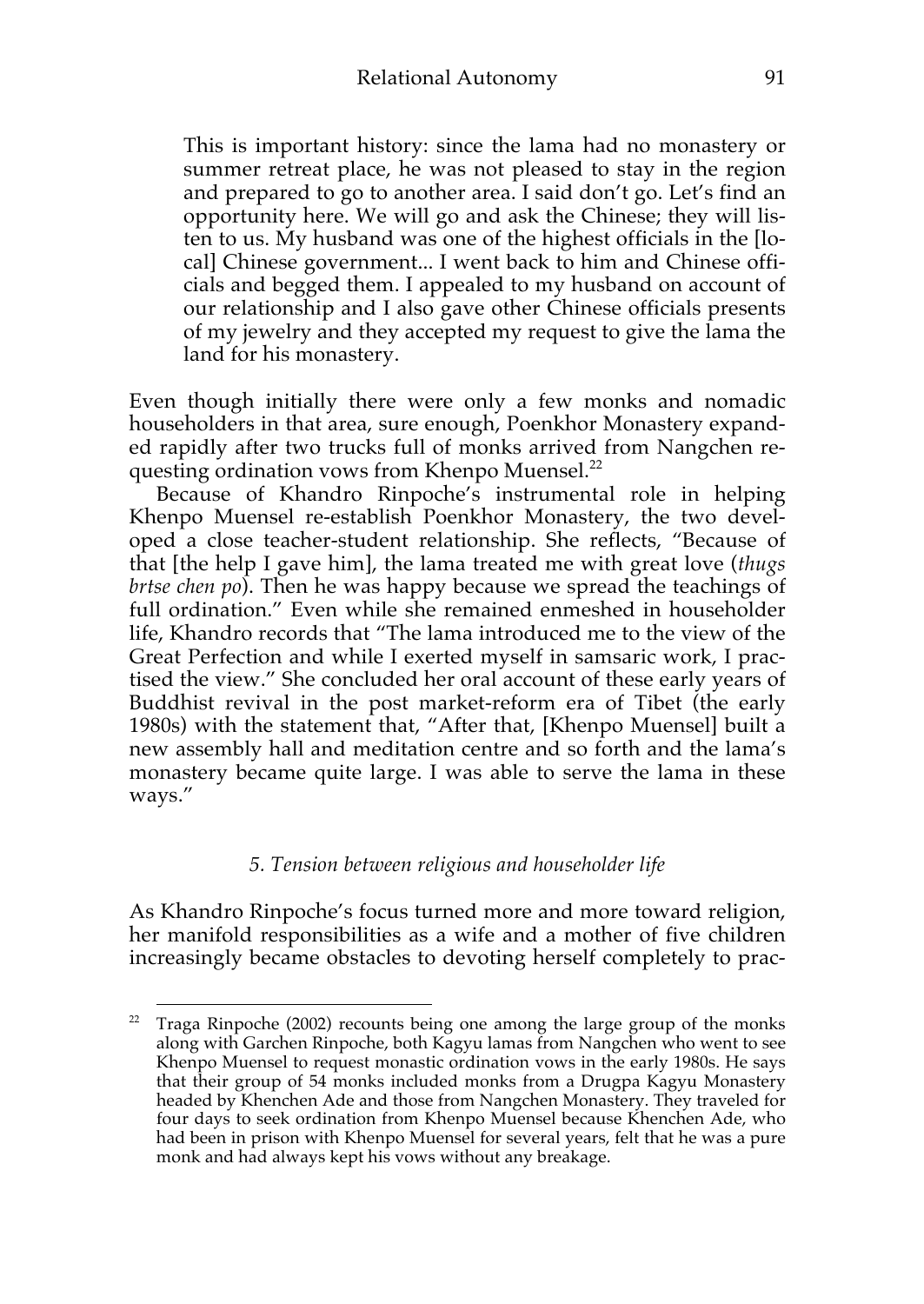tising the dharma Khenpo Muensel had taught her. The competing time demands of intensive religious practice and maintaining her household soon led to tensions in their marriage. When Khandro told me about how she thought only of practising the dharma after becoming Khenpo Muensel's disciple, I asked her about her husband's reaction to her newfound religious commitment. Khandro hesitated in responding to this, telling me initially "He gave me a little bit of permission [to practise dharma intensively] but not much. But it's okay. I shouldn't say this." Again she hedged when I asked if her husband was happy that she was meditating. She replied: "He was okay about it, but not very happy. It's not okay to say this [that you aren't happy someone is meditating]; it's embarrassing. But in his mind he was a bit displeased." She elaborated,

It wasn't [my husband's] fault—we had many children and still we had an elderly mother to care for. Not only that, I had to milk the livestock. Really I didn't have much time. For five days in a week, or for one month out of every three months, he would give me permission [to do religious retreats]. It was okay. He was a Chinese official… The work wouldn't be finished—I had to look after the children, milk the livestock, and we had many guests—many Chinese came.

Perhaps one reason for her hesitation to critique her husband for his mixed reaction to her initial devotion to Khenpo Muensel is that the two seem to maintain a civil relationship today, though they live seperately. She describes him as "a very kind man. Now he has also become a very religious man." She indicated, however, that this camaraderie was not always the case. In particular, she mentions that he disliked her efforts to care for the local stray dogs in their neighborhood:

At night when I milked the livestock, I used to give the dogs milk when no one was looking. [My husband] quarreled with me for that. I gave the dogs a lot of meat. I had 75 dogs! The officials scolded me, saying I wasn't a good woman. I felt badly [for the dogs, thinking] "Pity—they don't have any food!" They [the Chinese officials] shot them all with a gun and they all died.

Reflecting on the larger tension between devoting oneself to religious practice or caring for one's family, she said:

It is difficult to have a family and practise dharma. Even if you think you want to go [on retreat], your husband won't send you.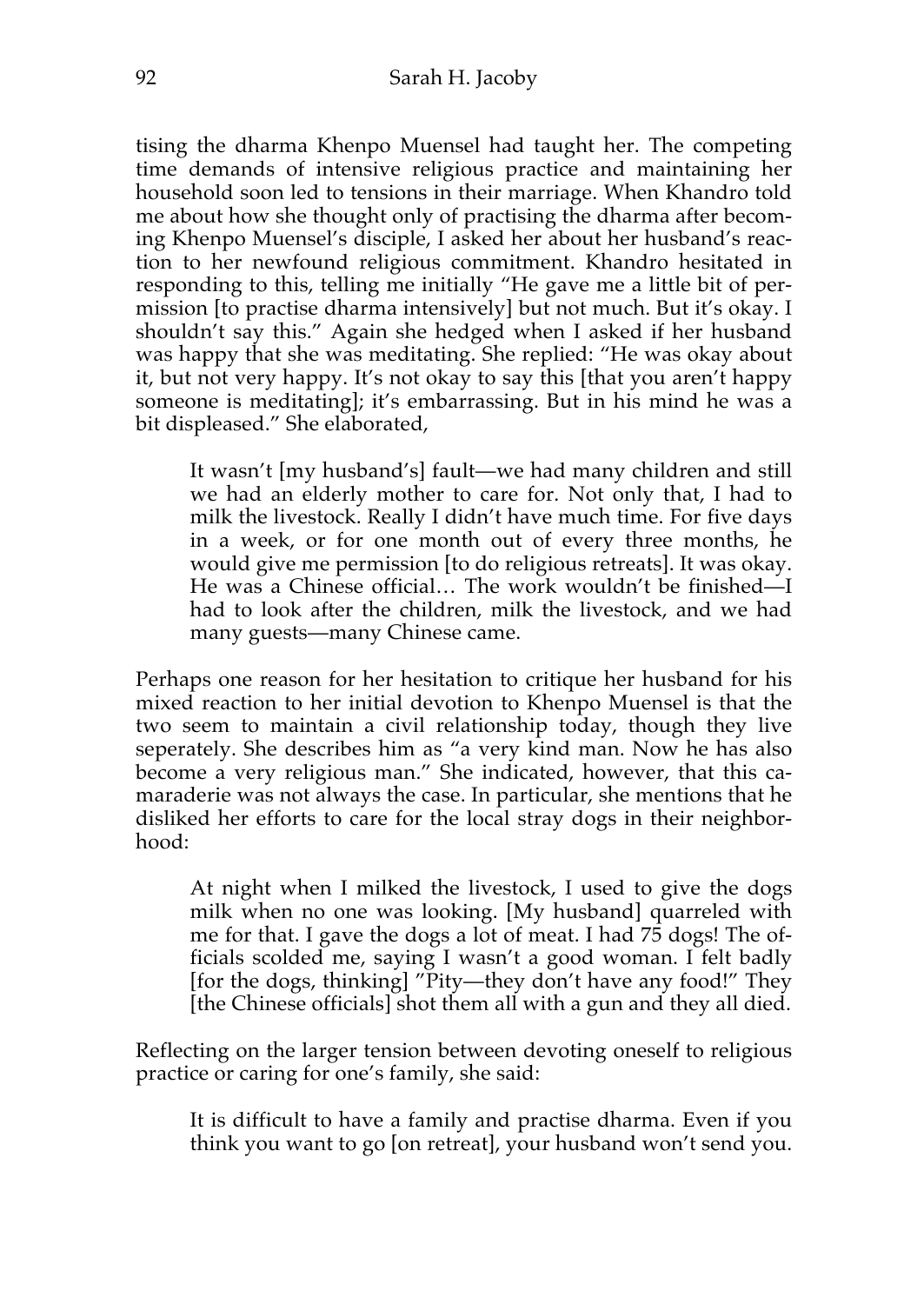If you have many children, you won't be able to go. If you go, [your husband] won't give you food and so forth and then you fight. A bodhisattva wouldn't need to be given food and even if she were verbally abused, she'd still be happy and wouldn't be angry. As for me, I am hard-headed and my husband and I opposed each other. Because of that, accomplishing the dharma was difficult. Being able to accomplish the dharma is as rare as stars in the daytime. It's not good to have a family.

Reasons having a family was "not good" according to Khandro Rinpoche not only pertained to finding time to practise religion. Another significant problem for Khandro with having many children was the suffering she experienced during the long separations from them that she endured for the sake of revitalising religion, which would characterise the next phase of her life.

# *6. The Sera Monastery years*

Khandro Rinpoche spent more than a decade (ca. 1990-2003) away from her family helping to rebuild Sera Tegchen Choekhor Ling (Se ra theg chen chos 'khor gling) Monastery in the Nyi (sNyi) Valley of Serta. Sera Monastery is not connected to the large Central Tibetan Gelug monastery also known as Sera, but is rather a small monastery founded in 1736 as a branch of Pelyul, the large Nyingma Monastery in Kham.<sup>23</sup> Khandro's written biography describes her reasons for settling at Sera:

On account of the power of aspiration prayers made in former lifetimes, she went to the Sera Monastery hermitage for the general purpose of benefitting the teachings and beings at Sera Monastery Tegchen Choekhor Ling in the Serta region of eastern Tibet and for the specific purpose of dispelling the obstacles to the longevity of Chogtul Jigme Gawe Dorje (mChog sprul 'jigs med dga' ba'i rdo rje). $^{24}$ 

In conversation with her, Khandro Rinpoche expanded on how she came to spend so many years at Sera and what it meant to dispel obstacles to the life of Chogtul Jigme Gawe Dorje, or Tulku Jigga for short. She explained that her long sojourn in Serta began when she was in her late 30s and went to request teachings from Khenpo Jigme

<sup>&</sup>lt;sup>23</sup> For a history of Sera Monastery, see 'Jigs med bsam grub 1995: 356.

<sup>24</sup> Padma 'od gsal mtha' yas 2006: 30.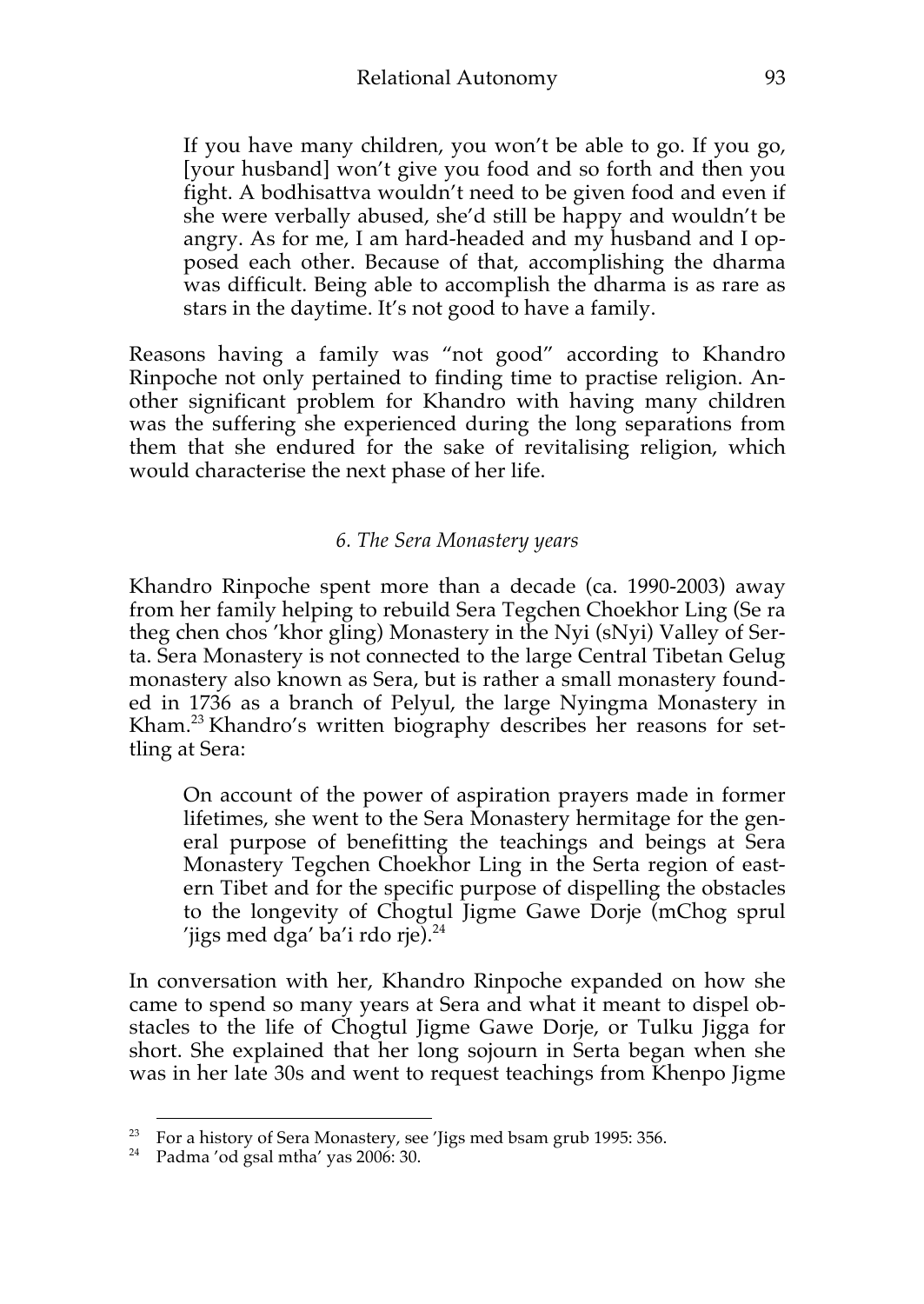Phuntsog (mKhan po 'Jigs med phun tshogs, 1933-2004) at Larung Gar (bLa rung sgar), a massive religious encampment and scholastic centre established in 1980 by the charismatic Nyingma visionary Khenpo Jigme Phuntsog and populated at times by over 10,000 monastics.<sup>25</sup> The teaching that drew Khandro Rinpoche to Larung Gar was on Longchenpa's *Four-Volume Heart Essence* (*sNying thig ya bzhi*), a famous fourteenth-century compilation of Great Perfection teachings. At Larung Gar, Khandro was joined by a throng of lamas and monks who came to receive the important teachings. Already some among them recognised her extraordinary qualities:

When I was at Larung Gar, a Khenpo who was about 60 years old came to me. At that time, I said, "What is the meaning of your coming here? I am an ordinary woman (*bud med*), so please go." He said, "You are an incarnation of Khandro Yeshe Tsogyal (mKha' 'gro Ye shes mtsho rgyal). Until you give me a reading transmission of 'transference of consciousness' (*'pho lung*), I won't go back."<sup>26</sup>

Initially Khandro thought she would stay in Serta only briefly for the teachings, but her plans transformed, leading her not to see her children for more than a decade so she could help rebuild the monastery and prolong the life of one of Sera Monastery's three main incarnate lamas, Tulku Jigga:

Then Jigga from Sera arrived. He was the sixth in an incarnation line; the others had all died by the age 33. Many lamas prophesied that I was the one who could sustain his longevity (*sku tshe brten ni red*). I said, "I won't stay, thank you. In my homeland, I have my lama [Khenpo Muensel] and also my children and family. I feel badly for them. I won't stay." But everyone cried and said Sera Yangtrul had gone to the Buddhafield [i.e., passed away]. Sogen Tulku had gone to India. The Monastery was empty and falling apart. So I thought that I would stay with him for a little while. That was my reason for coming. I thought I'd request dharma for about a month and go back home. But then I stayed.<sup>27</sup>

<sup>25</sup> See Germano 1998; Terrone 2013. 26 "Transference of consciousness" (*'pho ba*) refers to a meditative practice of ejecting the consciousness of a dying person (or of oneself at the moment of death) out of the body into a Pure Land. For a description of this, see Patrul Rinpoche 1994: 351- 356.

 $27$  The three incarnate lamas of Sera Monastery that Khandro mentions were Sera Yangtul Tsultrim Gyatso (Se ra yang sprul Tshul khrims rgya mtsho, 1925-1988),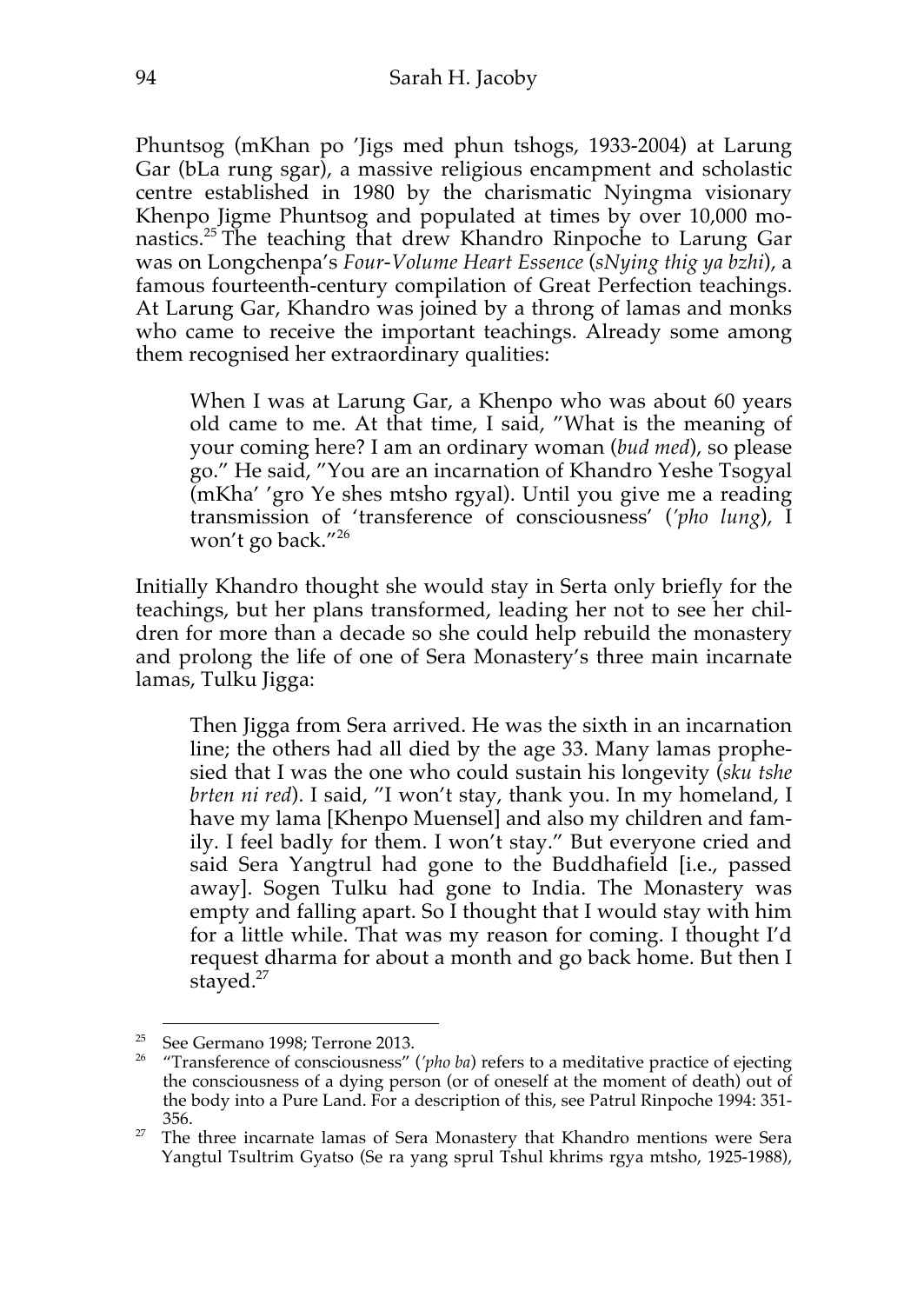Sera was once a sizable and prosperous monastery, well connected to and patronised by the Washul (dBal shul/Wa shul) family who controlled Serta prior to its incorporation into the PRC, but it was completely destroyed during the Cultural Revolution. In 1982 the local Kandze Tibetan Autonomous Prefecture People's Government permitted Sera Monastery to be rebuilt with the support of the broader Serta community under the leadership of Sera Yangtrul. By the time Khandro Rinpoche arrived there with Tulku Jigga in about 1990,

The Monastery was falling apart and there were no lamas. I maintained it... You know how big that monastery is, right? Well aside from two or three people, it was empty. There was no meditation centre, no renunciants, no *tulku*s, and no *khenpo*s... So I decided to stay for a while. Tulku [Jigga] didn't die. The monastery improved. Now there is a meditation centre, monastic college, more than 100 monks and *khenpo*s etc. It is really good. I didn't do this for myself; it was for the benefit of others.

Khandro describes multiple ways in which she contributed to Sera Monastery's restoration. One of these was "sustaining the lama's longevity", which refers to her position as Tulku Jigga's consort. The association between longevity and having a consort relates to the curative potential of "channel and wind" (*rtsa rlung*) practices that sometimes involve visualised or actual heterosexual union. These practices aim at removing obstacles to the smooth circulation of vital essence (*thig le*) within the psycho-physical domain of the subtle body, thereby catalysing spiritual realisation, curing illness, and increasing lifespan. 28

Another way Khandro Rinpoche contributed to the restoration of Sera Monastery was helping to rebuild religious monuments and sponsoring the creation of new religious statues to replace those lost during the Cultural Revolution. During her Sera Monastery years she also began performing ritual functions for the surrounding lay community, in particular funerals in which she performed the "transference of consciousness" of the dead:

who had recently died when Khandro arrived at Sera (his incarnation is a young man currently living in Serta), Sogen Tulku Pema Lodoe (bSod rgan sprul sku Pad ma blo gros, b. 1964), who had gone to India and now resides in the United States, and Tulku Jigga, who was the only *tulku* remaining at Sera monastery when she

For further analysis of associations between Tibetan Buddhist consort practices, curing sickness, and longevity, see Jacoby 2014: 212-222.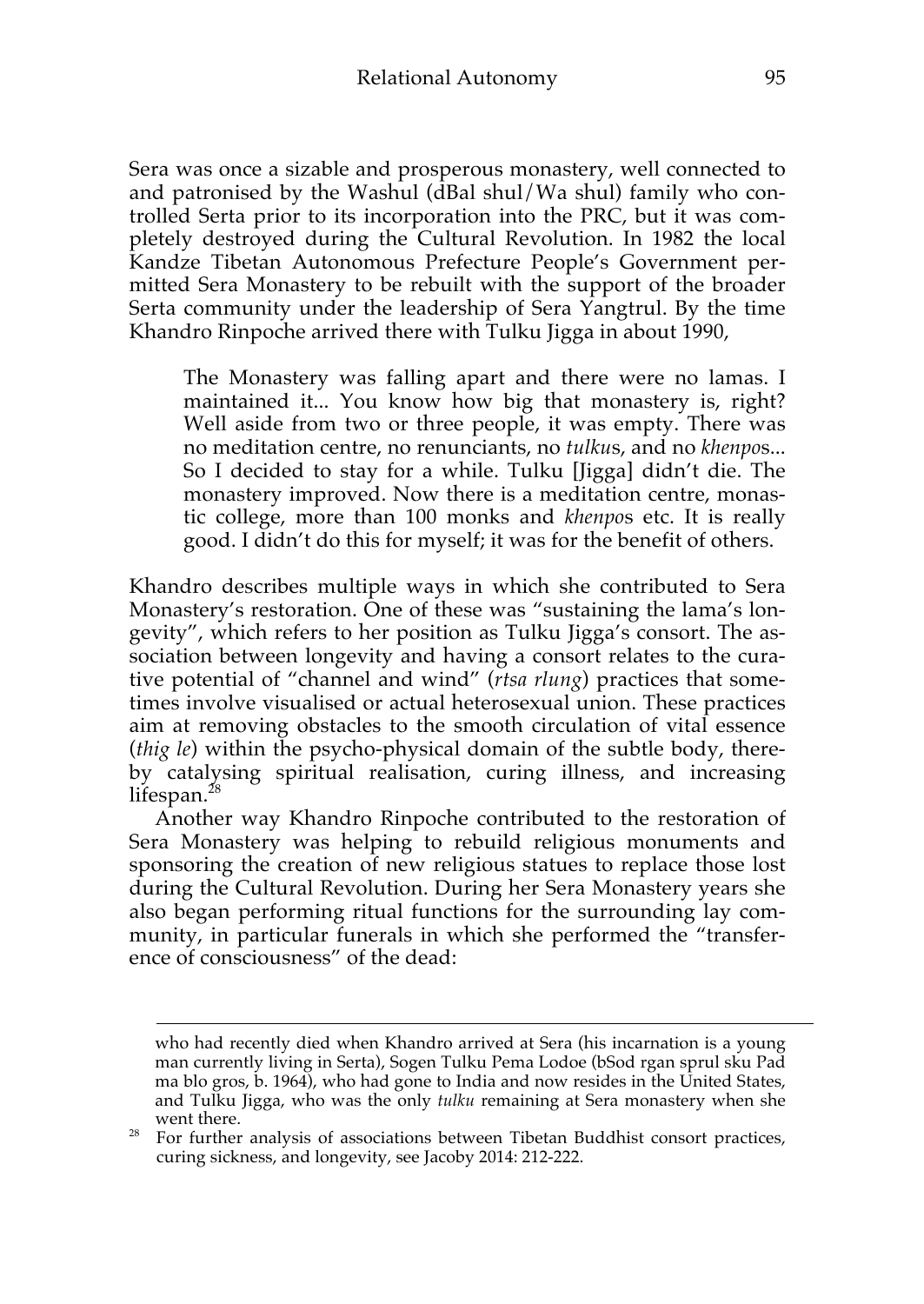When I was in Golog, lamas asked me to return [to Serta] and sustain their longevity (*sku tshe brten*) so I came. I abandoned my children and husband. I don't know if I sustained Tulku Jigga's longevity or not. After I arrived at Sera Monastery, for 12 years I built statues and performed funerals and built stupas.

In particular, Khandro elaborates that at Sera Monastery she restored the reliquaries built by a former incarnation of Sogen Tulku named Sotul Natsog Rangdrol (bSod sprul sna tshogs rang grol, 1865-1935) and Sera Khandro Dewe Dorje (Se ra mkha' 'gro bde ba'i rdo rje, 1892- 1940).<sup>29</sup> She erected many types of stupas including a reliquary for Khenpo Muensel, who died in Darlag in 1993 during the time she was with Tulku Jigga. She also commissioned the carving of 100,000 stones etched with prayers (*rdo 'bum*).

Nevertheless, Khandro Rinpoche's sojourn at Sera was not problem-free, even if it greatly benefitted the monastery. One of the painful aspects of Khandro Rinpoche's years at Sera was her separation from her children. Mention of this appears in her written biography as a direct quotation from her: "During the time that we, mother and child, were separated, out of anguish, when we heard each other's voices on the phone line, mother and child both fainted."<sup>30</sup>

Another painful aspect of her time at Sera appears cryptically in her written biography, in only one sentence:

On account of previous karma and various present circumstances, it became difficult to stay independently at the monastery. Even so, during the time that Khandro Rinpoche remained there, the two factions were cordial and well behaved. $31$ 

In conversation with me, Khandro clarified that the reason for quarreling toward the end of her tenure at Sera was Tulku Jigga's choice to bring another woman, younger than her, to the monastery as his new consort. Khandro explains,

After that, if he had two wives (*yum*), I wouldn't stay in the house. Then, I came back home and sold all my things and built statues. Maybe I was bad and this other *yum* is good. I don't know. The main thing is that if his *yum* can benefit the monks

<sup>&</sup>lt;sup>29</sup> For more on these figures, see Jacoby 2014, and for a history of Sotul Natsog Rangdrol's abbotship at Sera, see 'Jigs med bsam grub 1995: 355-356.

<sup>&</sup>lt;sup>30</sup> Padma 'od gsal mtha' yas 2006: 32.

<sup>31</sup> *Ibid*.: 31.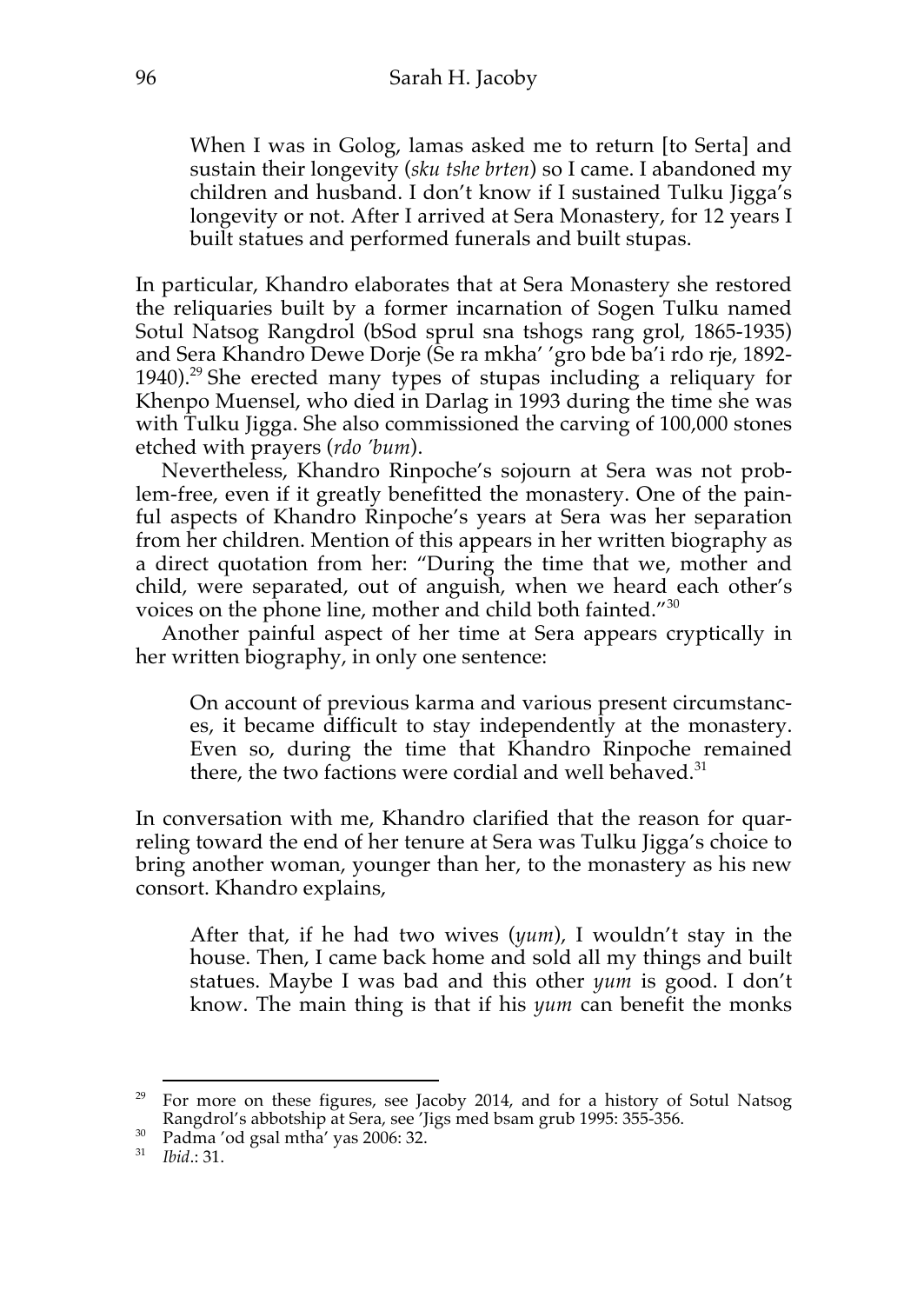and monastery, then "thanks for one hundred years".<sup>32</sup> That's what I think.

She insists that being replaced by another *khandroma* did not make her angry:

The Tulku [Jigga] and I are disciples of the same lama. We have requested much dharma together. I thought that to be angry with him would be unacceptable and I prayed to my lama. I didn't get angry. I didn't need wealth. I said, "You two live together," and I left. That is the truth. When I left, many people cried and begged me not to go. But I left with my father. Then I lived at home in Darlag County. [My father] came to get me and I left. By the kindness of my lama, I had enough food and without much to do, I was extremely happy.

Nevertheless, if not anger, she did seem to question what type of benefit this new *khandroma* could bring Sera Monastery, for she mentioned that the monastic population declined significantly after she left. Though Khandro left under strained conditions, she maintains close ties to many affiliated with Sera and remains invested in helping to make it a thriving religious centre. She says, "I love Sera Monastery and have a strong connection there [even though] I left like that." These days she returns periodically to Sera to give "transference of consciousness" teachings to monastics and elderly laity in the area.

# *7. Life as the ḍākinī of Vairotsana Cave*

The next phase of Khandro Rinpoche's life took place at the Vairotsana Cave in Gyalrong where I initially encountered her. The concluding paragraph of her biography chronicles her activities at the cave:

In 2003, she came east to the Vairotsana Cave in Gyalmo Tsawarong and built a reliquary for the precious lama [Khenpo Muensel] made out of brass and gold, a statue of Guru Rinpoche, and many high quality "enlightenment stupas" made of earth and stone. She said, "During the time that the precious lama was alive, because he delighted in the monastic teachings, ransoming the lives [of animals], offering butter lamps, and so forth, [I did these things] to repay his kindness." With this in mind, she

<sup>&</sup>lt;sup>32</sup> "Thanks for one hundred years" (*kha dro lo brgya*) is a Golog expression meaning "thank you very much."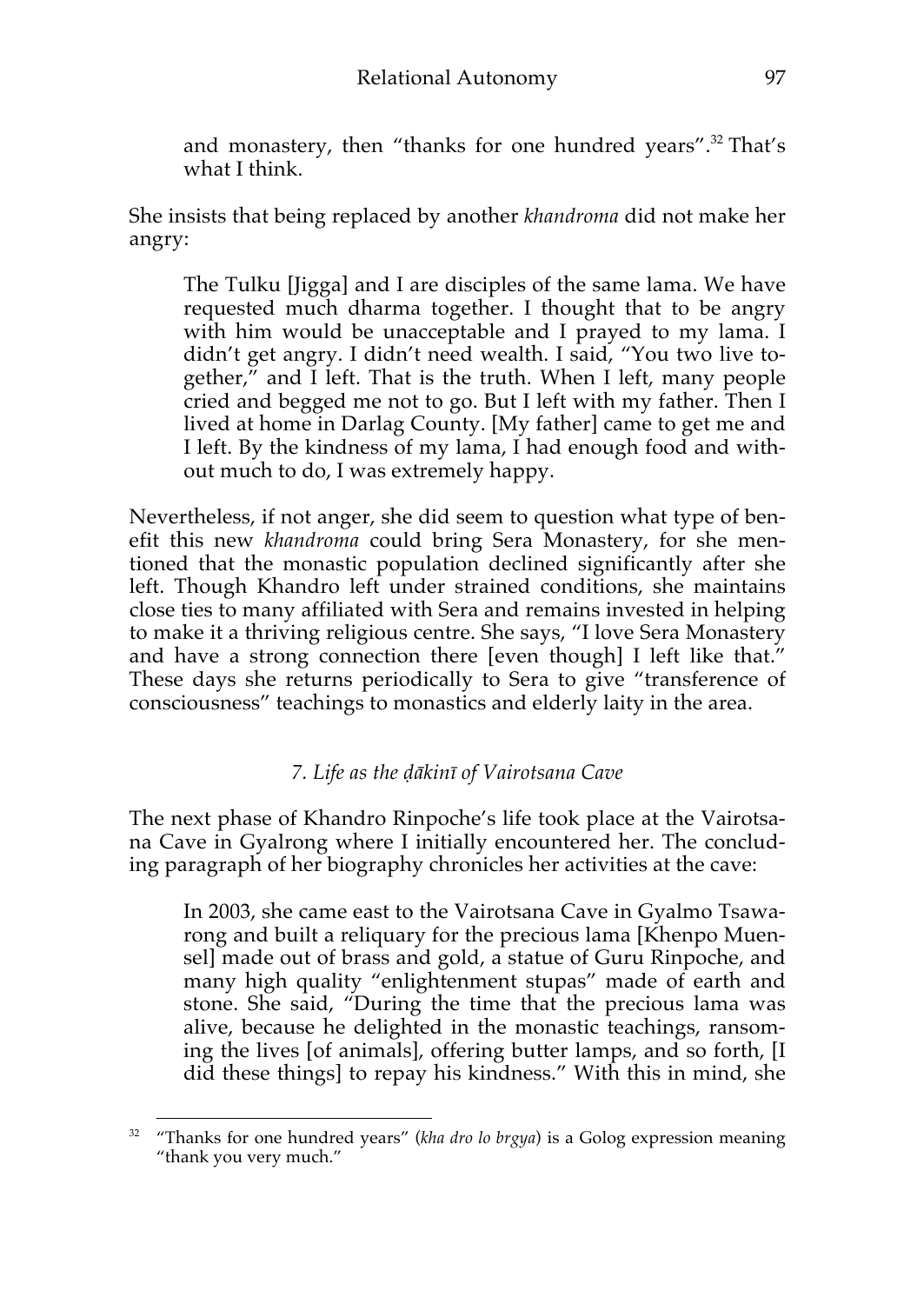established a summer retreat at Siddhi Dechen Ling, rebuilt the monastery, and taught some devoted and fortunate disciples the instructions for the oral lineage of the Great Perfection and the explanation on the profound path of "transference of consciousness". Furthermore, she practises meditation inseparably from ransoming [animals'] lives, offering butter lamps, and so forth. Her virtuous enlightened activities proliferate expansively, and she remains a refuge for the Buddhist teachings and all beings.<sup>33</sup>

Khandro Rinpoche's story of reviving religion at the Vairotsana Cave in Gyalrong is not only rich with associations with Tibet's golden age of imperial might and Buddhist efflorescence as discussed earlier in this essay, but also to a network of people active today in the eastern Tibetan religious scene with whom Khandro Rinpoche's emerging identity as a *ḍākinī* continues to take shape. Important among them is Chogtul Rangrig Dorje (mChog sprul rang rig rdo rje, b. 1966), a *tulku* from Dungkar Sangngag Mindroling (Dung dkar gsang sngags smin sgrol gling) Monastery in Serta who spends time with her at the Vairotsana Cave and is the main sponsor for her building projects there.<sup>34</sup>

Chogtul Rangrig Dorje described himself to me as the reincarnation of Lhalung Pelkyi Dorje, the monk who allegedly murdered the anti-Buddhist Tibetan Emperor Lang Darma before seeking refuge at the cave, thus providing a direct link between Tibet's imperial past and his presence at the site. In his younger years, Chogtul Rinpoche was a fully ordained monk at Dungkar Monastery, but more recently he has become a non-celibate religious specialist (a *ngagpa*) and a "treasure revealer" who lives with Khandro Rinpoche as his consort. He told me that he first met her in the early 2000s at a Buddhist feast offering (Tib. *tshogs 'khor*, Skt. *gaṇacakra*) at Drongri ('Brong ri), or "Wild Yak Mountain". Drongri is the most sacred mountain in Serta. Its sacrality derives from its dual credentials as the abode of the Bodhisattva of Compassion Avalokiteśvara and the Tibetan land deity (*gzhi bdag*) Drongri Mugpo ('Brong ri smug po), whom the Washul family that ruled Serta for centuries considers to be their paternal ancestor.<sup>35</sup> Chogtul Rinpoche met her again some time later at a sacred cave also located in Serta called Arinag (A ri nag) in the Do (rDo) Valley. Arinag is famous for being the meditation cave of important Nyingma lamas of the past including Patul Rinpoche (dPal sprul o rgyan 'jigs

 $\,^{33}$  Padma 'od gsal mtha' yas 2006: 35-36.<br> $\,^{34}$  For a brief history of Dungkar Monastery, see 'Jigs med bsam grub 1995: 328-331.

<sup>&</sup>lt;sup>35</sup> For more on Drongri and its significance in Serta, see Jacoby 2014: 113-120. For a Tibetan account of the mountain, see *gTer gnas 'brong ri'i dkar chags* in dGung lo 1989: 4-53.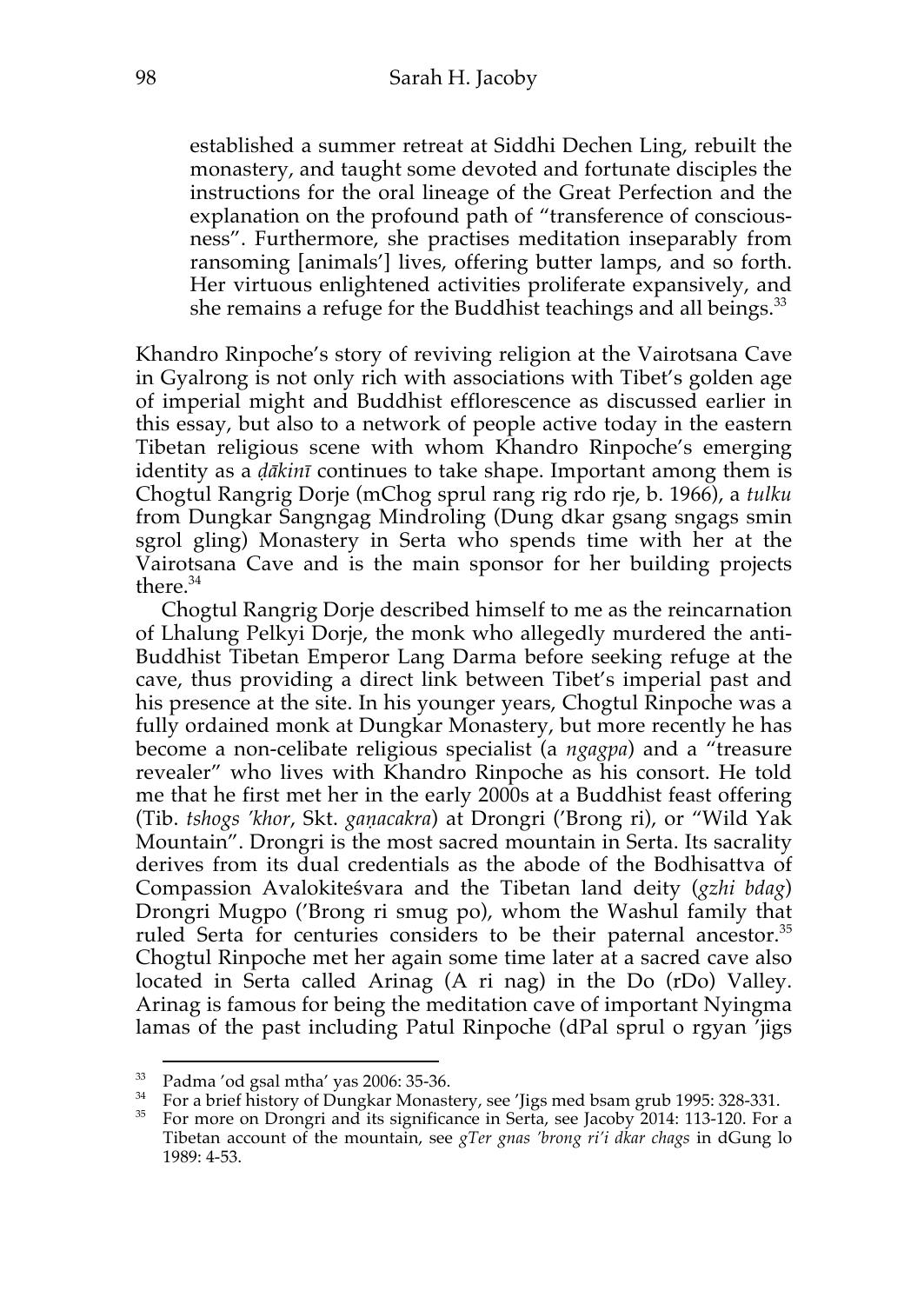med chos kyi dbang po, 1808-1887) and Ju Mipam Rinpoche ('Ju mi pham 'jam dbyangs rnam rgyal rgya mtsho, 1846-1912). Chogtul Rinpoche recounts that after Khandro Rinpoche led a large feast offering at Arinag Cave, both of them stayed at the cave for a one-month meditation retreat. When I asked Chogtul Rinpoche how he knew that Khandro Rinpoche was a *khandroma* appropriate to be his consort, he replied that he had received prophecies indicating as much and that he knew that she was an authentic *khandroma* because "all the lamas said she was, so I thought so too". When I probed further about who "all the lamas" were, he specified that Khandro Rinpoche's root lama Khenpo Muensel was central among them.

When I asked Khandro Rinpoche why she came to Vairotsana Cave given that it is quite a distance from her homeland, Chogtul Rinpoche interjected with the short reply, "We came here because of a prophecy." Khandro elaborated, saying,

I first came here thinking only of my next life. I put the many teachings that my root lama gave me into practice for the purpose of my next life. I didn't listen to my parents' advice. I left my spouse and children and belongings behind and came to the Vairotsana Cave. I put my faith in Vairotsana and that is why I came here to do retreat.

Though I did not inquire, she also offered the following information, which seems to be her explanation for why she resides with Chogtul Rinpoche instead of alone at the cave:

When I came here earlier, I bothered only about my next life. For the purpose of repaying my lama's kindness, I wanted only to stay alone without any consort (*grogs*). I wanted to cut my long hair and be a nun. Lama Akhyab (A skyabs) and Lama Rindzin Nyima (Rig 'dzin nyi ma) told me not to be a nun. They said that if I stayed like that (not a nun), the benefit I would bring beings would be greater so I didn't cut a tuft of my hair.

One of the first projects Khandro Rinpoche embarked upon was building a stupa down by the riverbank below the cave complex. Another *khandroma* was instrumental in helping her "open the site" for the stupa, namely Khandro Choedroen (mKha' 'gro Chos sgron), wife of Tulku Tenpe Nyima (sPrul sku bsTan pa'i nyi ma), also from Serta. She and her husband, who is a descendant of the nineteenth-century visionary Dujom Lingpa (bDud 'joms gling pa), as well as Serta Tulku Dongag (gSer rta sprul sku mDo sngags) served as the main sponsors for the stupa project. Khandro explains that their general purpose in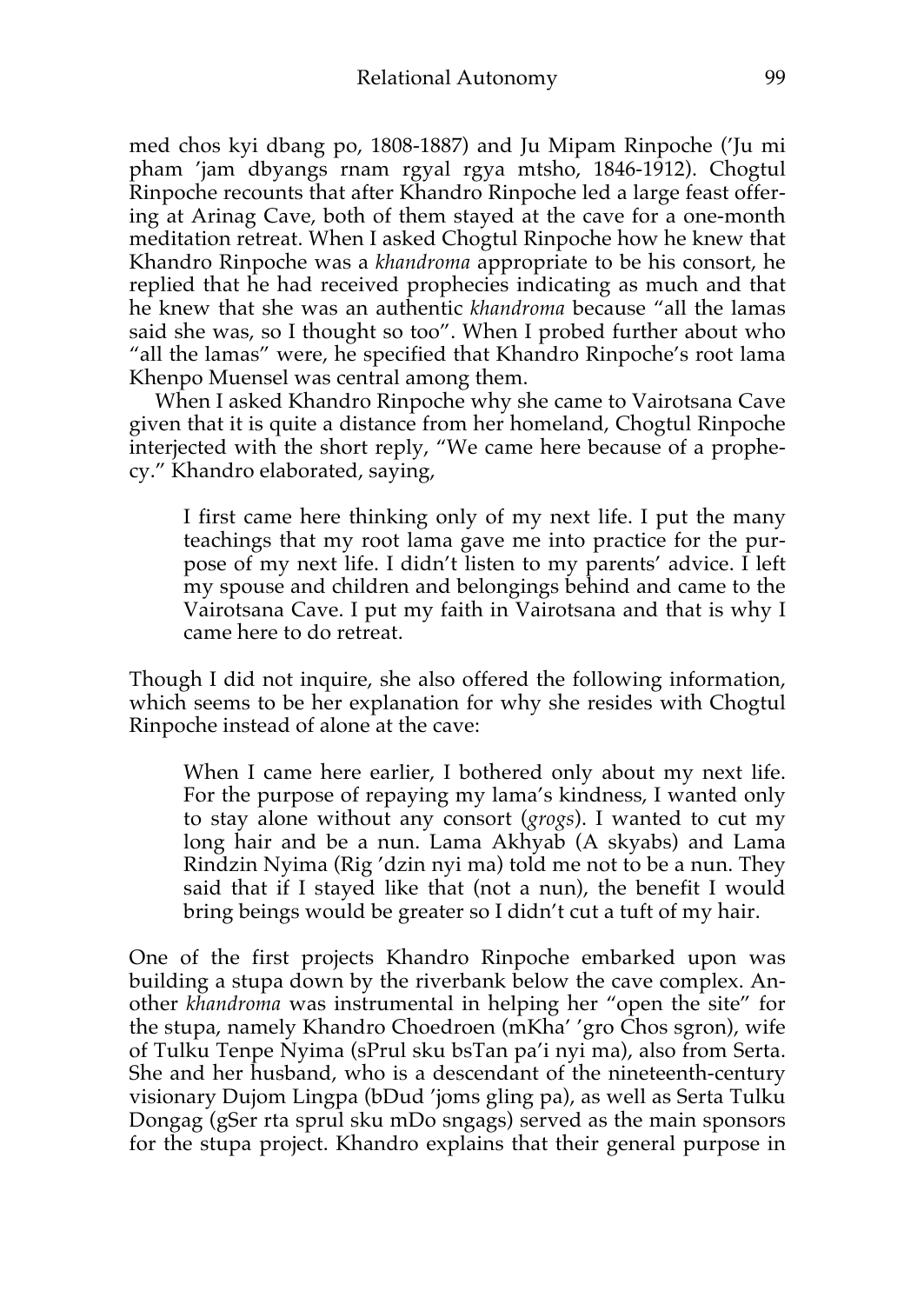erecting the stupa was so that "All sentient beings completely pervading space would be greatly benefitted by this." In particular Khandro Rinpoche commented that the stupa possesses special healing powers:

We [she and Khandro Choedroen] thought that the stupa was an extraordinary one. To tell you how that was, it benefitted many insane and sick people. Then when the consecration time came, many good signs emerged such as rainbows shining in the sky and so forth. Not only that, from that time forth the local community (*tsho ba*) was without illness and amassed wealth, livestock, and food. The harvest was excellent as well. I think things such as these are good omens.

When I interviewed Khandro Rinpoche in Serta in 2005, she was in the midst of gathering resources to build a small monastery near the Vairotsana Cave. She told me of her aspirations in the following words:

In order to restore the Vairotsana Cave and the Lhalung Pelkyi Dorje stupa, I'm going to stay there. Also I have started a summer retreat there... Two or three years ago [in ca. 2003] I had about 20 old men and women ordained and founded a monastery. I am trying to build a small monastery there as a residence for them. Now there are many people inviting me to China. I don't want to go, but I really want to build a monastery. In order to do that, I need money. When I stay [here in Tibet], I don't get money. I think sometimes I'll have to go to China. Also sometimes I'll have to sell my things. If I can solicit donations from my family and my friends, I wonder if I can find a way not to go [to China]? I don't want to build a big monastery; it would be too hard to build. Just a high quality small one. If I can build a community of pure monastics, I think it would be good.

Though she presented China as the land of golden opportunity for financing religious reconstruction projects, she also spoke of the China fundraising option with hesitance, alluding that cashing in on Chinese interest in Tibetan Buddhism also carried the risk of selling out on one's intentions to practise the pure dharma devoid of the eight worldly concerns of gain and loss, fame and infamy, praise and blame, pleasure and sorrow.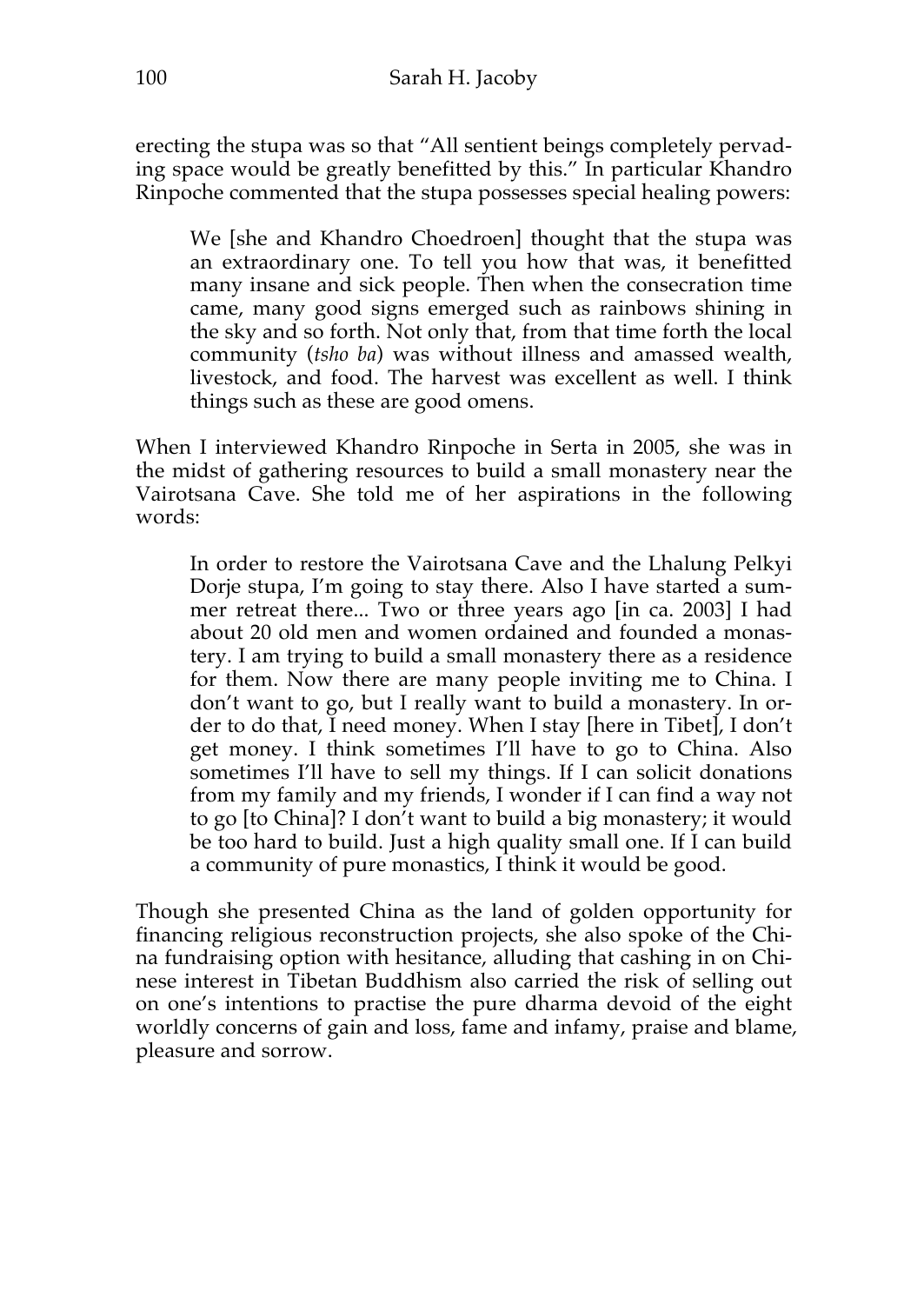

Fig. 2. Siddhi Dechen Ling Monastery at the Vairotsana Cave built by Khandro Rinpoche. Photo: Sarah Jacoby, 2007.

By 2007, Khandro's fund raising challenges were solved and her monastery Siddhi Dechen Ling (Siddhī bde chen gling) was complete, consecrated at the end of that summer. She never did have to make that China fund raising journey to build Siddhi Dechen Ling, because Chinese funds came to her. Khandro explains that Chogtul Rinpoche became the main sponsor for the project, and that he was able to fund this through the generosity of his main sponsor, a devout Chinese woman from Beijing. Khandro counts her as one of her disciples and speaks highly of her kindness.

Khandro spoke of her motivations for building Siddhi Dechen Ling, which were to further the ordained lineage of Buddhist monastics in Tibet, especially in memory of her many teachers who have either passed away or left Tibet:

When I was here doing retreat, the Gyalrong people didn't have wealth, food, or clothes, and they didn't have dharma. On account of this I had compassion for them and sold my jewelry and fixed up the cave. Then Lama Wish-fulfilling Jewel [Khenpo Jigme Phuntsog] went to the Buddhafield. We all cried a lot. I told [my disciples], "Don't cry. For the purpose of the Buddhist teachings, the lama lost his life force. It is for the purpose of the Buddhist teachings. Crying now will do nothing." Our root lama Khenpo Muensel also has passed away. Khenpo Choying Khyabdal (mKhan po Chos dbying khyab brdal) also has passed on. The Dalai Lama has gone to India. The Panchen Lama has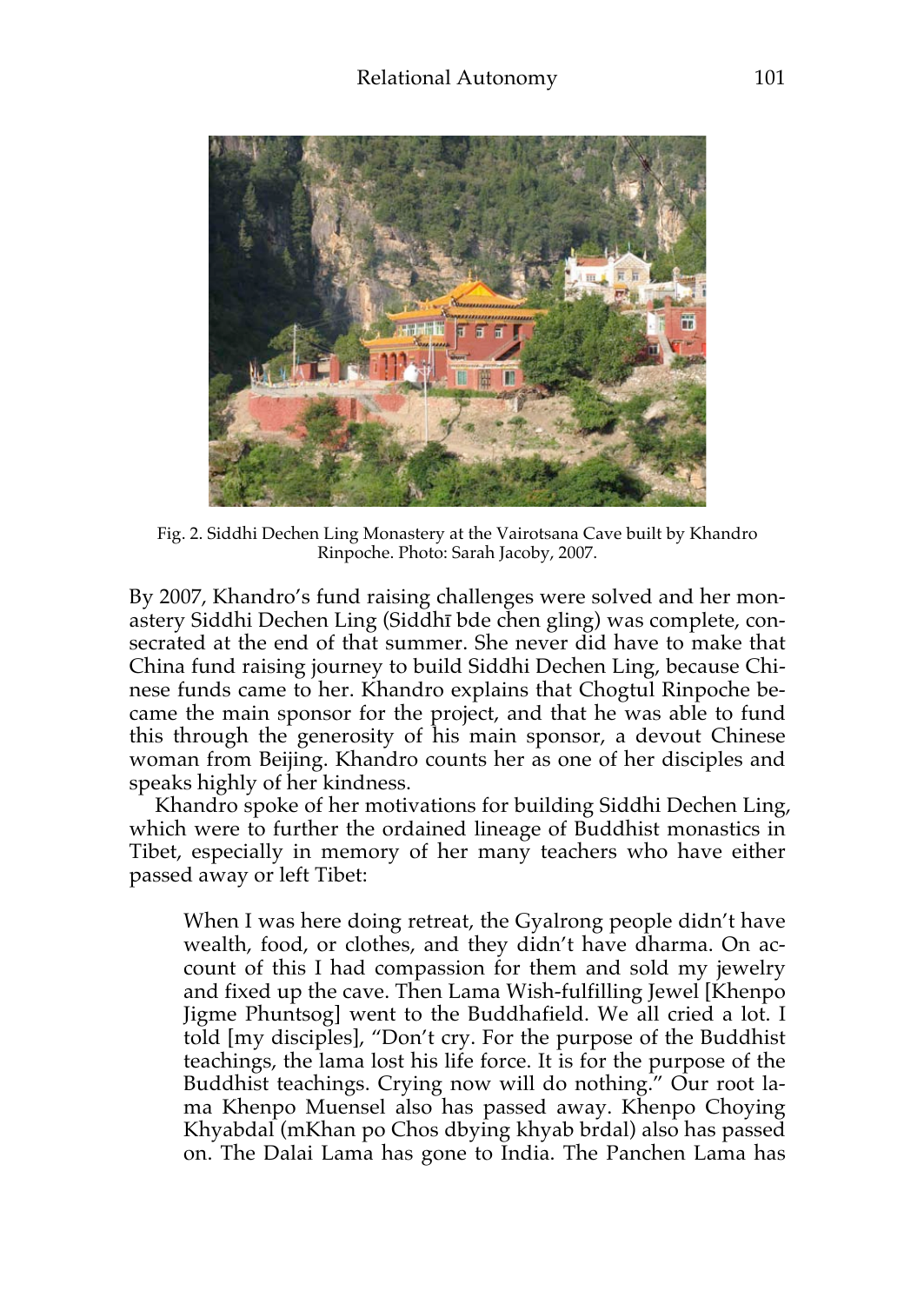also gone to the Buddhafields. Have compassion for all the Tibetan people who rely on them. Now if we can preserve the monastic teachings, that is the aspiration of the lamas. This is the way to serve the Buddha's teaching. I came to this cave and we all spoke and founded a summer retreat. But we didn't have a building for our summer retreat. I told Tulku Rangrig that we needed a bit of money and he gave it to us. The Chinese also supplemented that a bit. Then we built this assembly hall.

This latest monastic revitalisation project is thus one along a continuing line of restoration projects Khandro Rinpoche has devoted herself to ever since 1978, when Khenpo Muensel cured her silence and the PRC initiated its liberalisation policies following the Cultural Revolution. First she contributed to securing Poenkhor Monastery building rights for Khenpo Muensel in the early 1980s, then she helped Tulku Jigga restore Sera Monastery in the 1990s. Now if the clusters of boys I have seen sitting on benches in front of Siddhi Dechen Ling learning how to read Tibetan scriptures in preparation for their ordination serve as any indication, her new Buddhist revitalisation project is flourishing. According to Khandro, she and Chogtul have "only a small number of Chinese disciples, and hence not much money", but the community is quickly growing.

### *8. Khandro's activities at the Vairotsana Cave*

Observing Khandro Rinpoche's everyday life at the Vairotsana Cave and listening to stories about her, a series of functions connected to being a *khandroma* emerge:

## *Curing the sick*

At Vairotsana Cave, I heard one reason why Khandro's presence at the cave has been so well received by the locals from Khandro Rinpoche's close attendant, who is a nun from a different part of Gyalrong. Khandro's attendant told me that in the early phase of Khandro's sojourn at the cave, the daughter of the local community's leader (*tsho dpon*) had a three month-old son who inexplicably became gravely ill. The Chinese doctors could do nothing to save him and he died. The leader's daughter was devastated and took her baby to Khandro Rinpoche to be blessed, only to have her bring the baby boy back to life! When I repeated this story back to Khandro Rinpoche, she did not deny it but said, "I was able to benefit their young son a bit.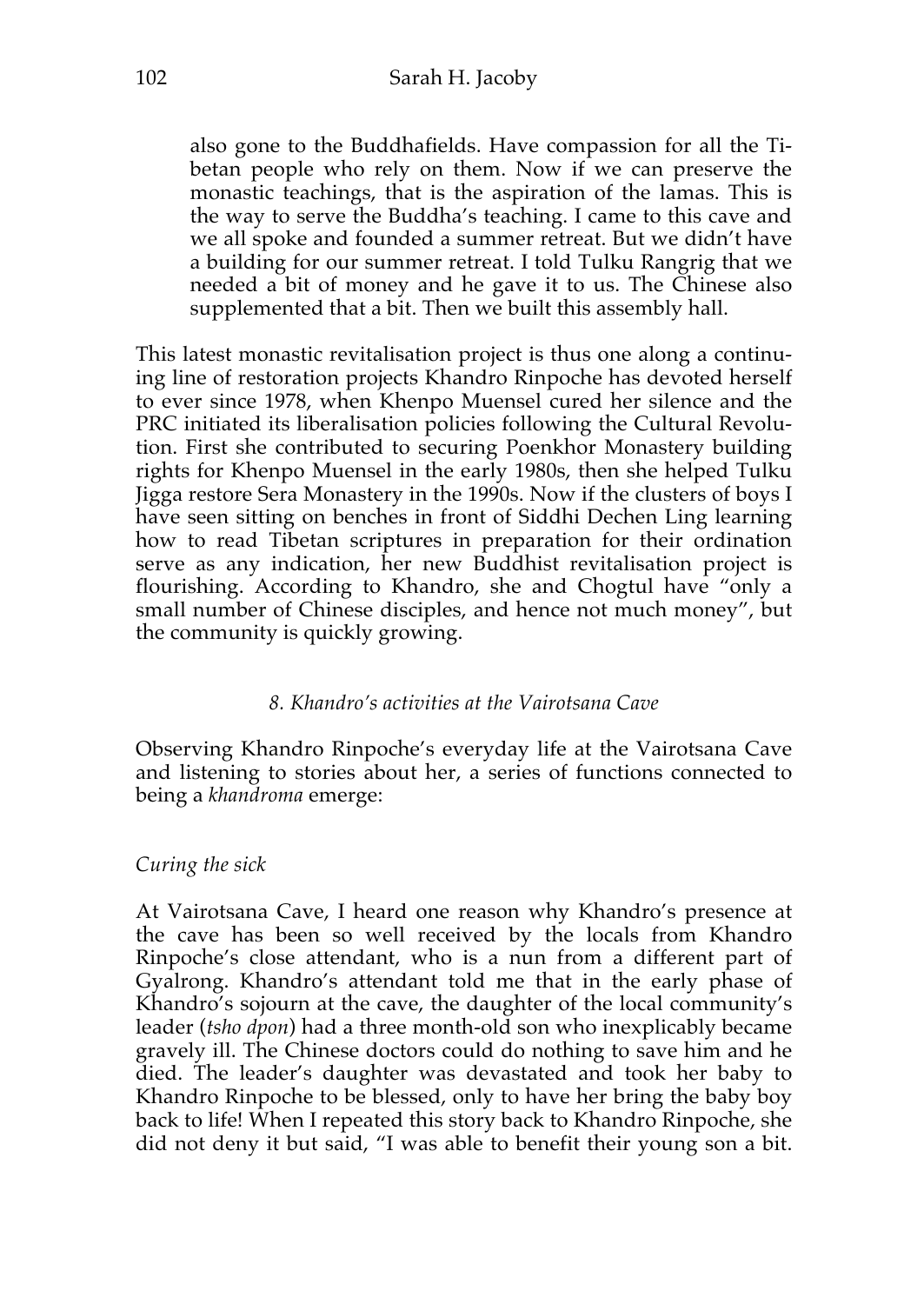His daughter's son didn't die. The Chinese couldn't cure him but I helped them a bit." Judging from the many Tibetan devotees I have witnessed hiking up the hill to receive blessings, divinations, and cures from Khandro, her reputation as a healer has spread beyond these rarefied cases. Khandro assented to this interpretation, saying, "Yes, many sick people and especially insane people come. In those situations, I turn my prayer wheel and pray for the sick to bring them a bit of benefit." Lest she appear too self-congratulatory about her curative powers, she followed this acknowledgement by saying, "I can't benefit sentient beings. Day and night I always have the intention to benefit beings, but I can't do it."

In any case, the stupa Khandro Rinpoche and Khandro Choedroen built below the Vairotsana Cave is also known for its special curative powers. In Chogtul Rinpoche's words: "Blessings reside here [at the Vairotsana Cave area]—if sick people come here and do prostrations and circumambulations, they are cured of disease." This connection between the cave and curing sickness predates Khandro Rinpoche's presence there according to Pema Oesel Taye's account of the eighthcentury Vairotsana's promise to protect his devotees from illness if they offer prayers and prostrations at the site.<sup>36</sup> Currently Khandro's appeal as a healer and the cave's renown as a curative centre are working to reinforce each other.

#### *Acting as a support for treasure revelation*

On a more esoteric level, it became clear as I got to know Khandro Rinpoche better that she has gained recognition by some Tibetan visionaries known as "treasure revealers" (*gter ston*) as a consort endowed with the special capacity to aid in their revelation process, which is a power associated with being a *khandroma*. <sup>37</sup> The "treasure" (*gter ma*) tradition is a Tibetan system of revelation attributed to imperial Tibetan personages, central among them Padmasambhava, who hid sacred objects and scriptures for future discovery by specially designated treasure revealers. Treasures appear in the forms of "earth treasures" (*sa gter*), which are objects such as ritual implements or chests (*sgrom*) containing scriptures, and "mind treasures" (*dgongs gter*), which are visions appearing in treasure revealers' minds.<sup>38</sup> Specifically, *khandroma*s can aid revelation because of their ability to arouse meditative bliss in the treasure revealer. In his work *Wonder Ocean: An Explanation of the Dharma Treasure Tradition*, the third

<sup>&</sup>lt;sup>36</sup> Padma 'od gsal mtha' yas 2006: 16.<br><sup>37</sup> For further explanation of this, see Gyatso 1998, ch. 6 and Jacoby 2014: 204-212.

<sup>&</sup>lt;sup>38</sup> For more about treasure revelation, see Thondup 1986; Gyatso 1986, 1993.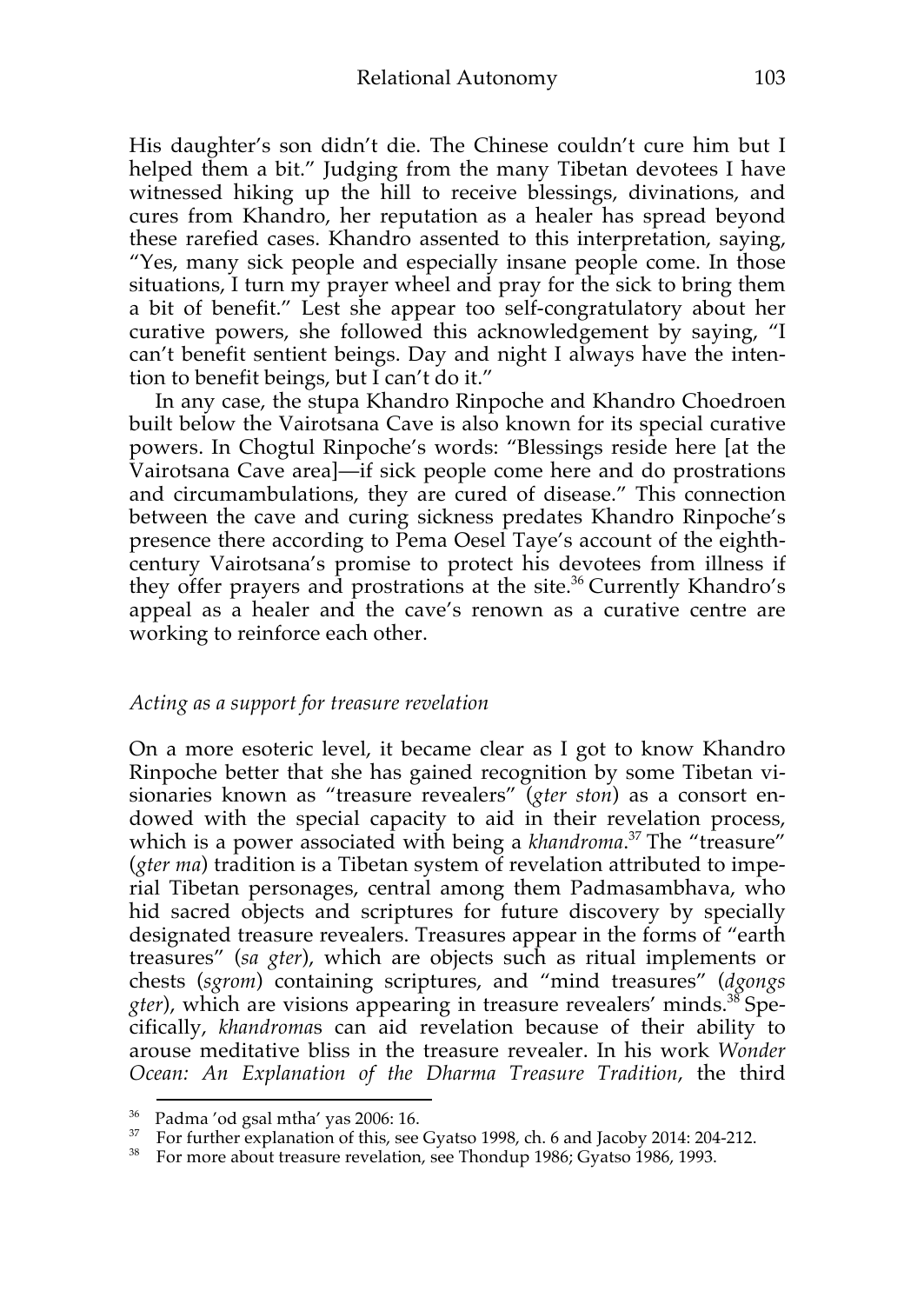Dodrubchen Jigme Tenpe Nyima (rDo grub chen 'jigs med bstan pa'i nyi ma, 1865-1926) of Dodrubchen Monastery in Golog explained,

Furthermore, in order to arouse the accomplishment from their depths, the teachings which have been concealed in the natural sphere of the luminous state (*A 'od gSal Gyi Khams*) [of their minds], it is also necessary to have the spontaneously arisen bliss (*Lhan sKyes Kyi dGa' Ba*) which can be produced by a special consort who has made the appropriate aspirations in the past, and who is to become the key to accomplishment. That is one of the reasons why all Tertons happen to have consorts.<sup>39</sup>

Khandro Rinpoche was reticent to discuss this, or even to acknowledge that she played any role at all in helping treasure revealers discover their sacred missives. When I asked her if she was a "treasure revealer" herself, she denied it. However, Chogtul Rinpoche explains his transition from a celibate monastic *tulku* at Dungkar Monastery in Serta to a non-celibate treasure revealer at the Vairotsana Cave to be a result of his "reliance upon Khandro Rinpoche". He said he received prophecies indicating that she was his authentic consort and that as a result of his connection with her, he can produce revelations. He considers the written scriptures he reveals in reliance upon her to be theirs together: "Her treasures are the same as mine. They are one. Whatever appears to her appears to me."

Khandro Rinpoche also aided the Serta-based treasure revealer Rindzin Nyima in discovering at least one of his treasures. She narrates that at the conclusion of a one-month retreat at Drongri in Serta, she went to get water from a nearby river that was a site in which Sera Khandro had revealed treasures nearly a century ago. There, a snake serving as a "treasure protector" (*gter srung*) lead her to find a "treasure chest" (*gter sgrom*) in the form of a distinctive rock at the water's edge. She then offered the object to Lama Rindzin Nyima, who extracted a scripture from the chest. She showed me the actual handwritten scripture that Rindzin Nyima had dictated to his scribe after Khandro offered him the chest, which was written in printed Tibetan on notebook paper.

# *Teaching the dharma*

One of Khandro Rinpoche's main functions as a *khandroma* is transmitting the lineage of her teacher Khenpo Muensel, called the *Long-*

 <sup>39</sup> Thondup 1986: 107.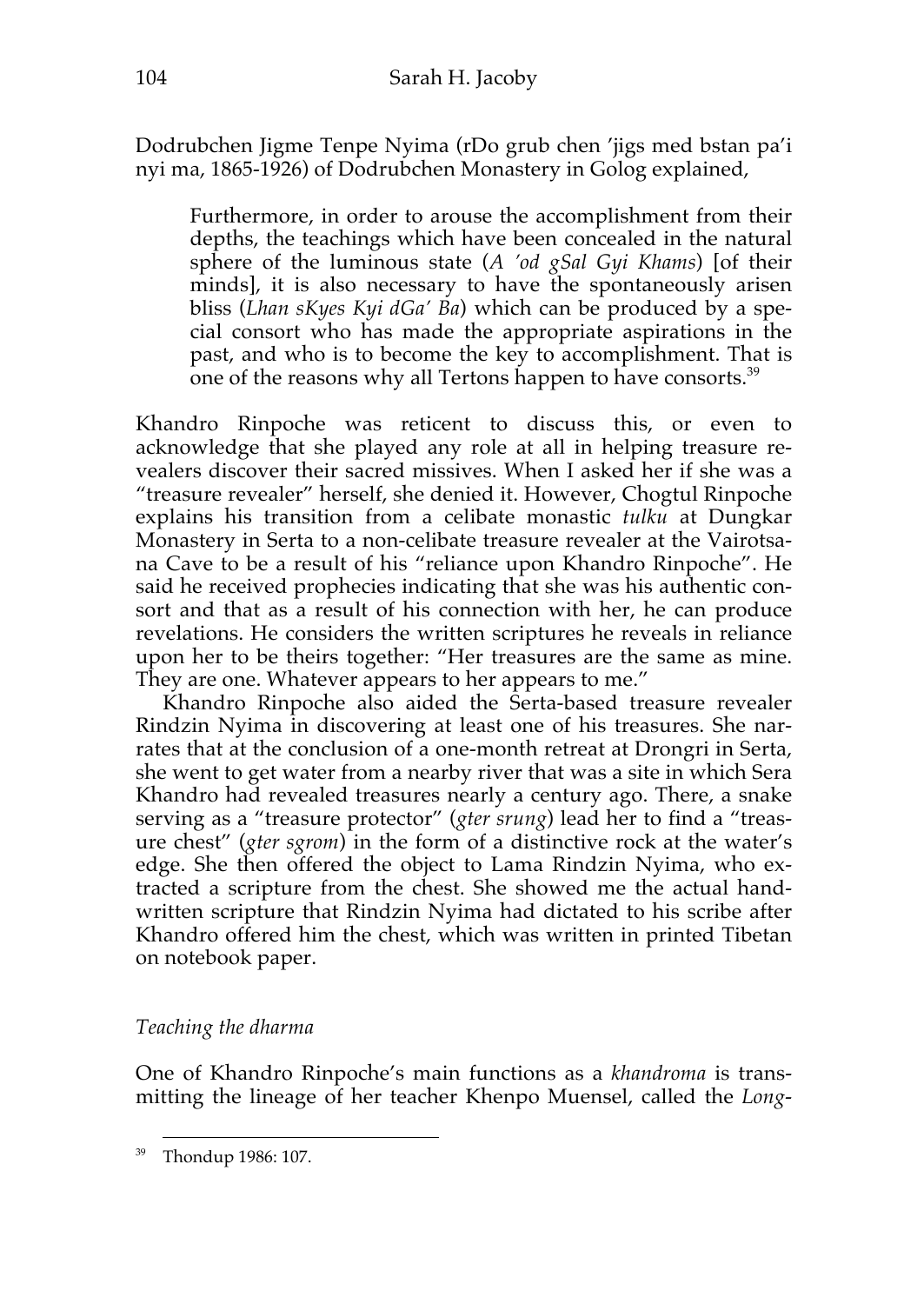*chen Nyingtig* (*kLong chen snying thig*) or "Heart Essence of the Vast Expanse", to select disciples. Khandro mentioned that she began teaching when she was about 40 during her time at Sera Monastery. Specifically, she says that the impetus came from the incarnation of one of Khenpo Muensel's root lamas, Khenpo Ngagchung (Ngag chung), also called Khenpo Ngawang Palzang (Ngag dbang dpal bzang, 1879-1941). Khandro reported that his incarnation named Sangye Tsering (Sangs rgyas tshe ring) of Nyoshul Gar (sMyo shul sgar) encouraged her, saying that

I should exhort my disciples to complete the five accumulations and then that I must give them an introduction to the nature of mind and a reading transmission of transference of consciousness and so forth. Although I thought it best to just sit around reciting *maṇi* since I have no knowledge, I was unable to resist the lama's command that I needed to teach.

Khandro Rinpoche told me that she begins teaching disciples by asking them to contemplate the "four reversals" (*blo ldog rnam bzhi*) that inspire renunciation from worldly concerns including contemplating the difficulty of being reborn with the freedoms and advantages, the impermanence of life, the defects of *saṃsāra*, and the principle of cause and effect. According to the *Longchen Nyingtig* lineage, these contemplations take 100 days to complete. Following this, she instructs her disciples to complete the "five accumulations" (*'bum lnga*), including reciting the Buddhist refuge prayer more than 100,000 times, followed by the *bodhicitta* prayer, Vajrasattva practice, *maṇḍala* offering, and guru yoga, which take approximately six months to complete (if practised full-time). Then, Khandro Rinpoche teaches "transference of consciousness" (*'pho ba*), the contemplative practice preparing one for successfully navigating the process of death and transmigration to one's subsequent rebirth. According to Khandro Rinpoche, "A real *ḍākinī* is able to transfer a person's consciousness." She gave the following examples to illustrate her point:

For example the wife of Marpa did transference of consciousness for her son Darma Dode and was able to direct him to the Pure Land; she was a real mother. Yeshe Tsogyal went [to India] in search of a consort and after seven days she revived the son of a king. When Yeshe Tsogyal performed transference of consciousness, she got a dead person to rise and walk away.

Likewise, Khandro Rinpoche has become particularly renowned for her skill in this practice, which she learned from Khenpo Muensel and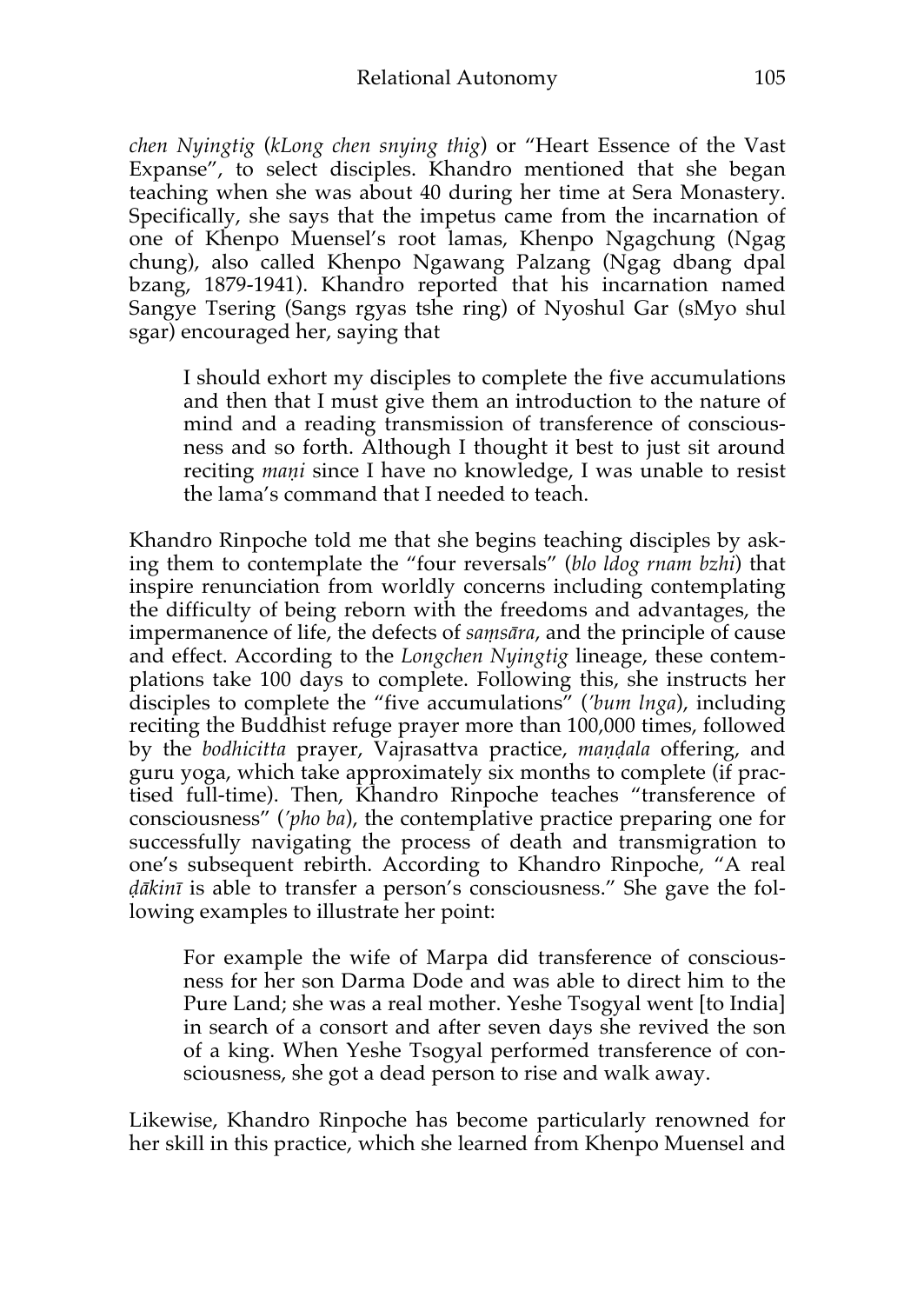has taught since her residence at Sera Monastery. These days her instructions are in demand at Sera and beyond; in the first decade of the 2000s she gave several teachings on the transference of consciousness to monks at Dungkar Monastery and to disciples at Drongri, both in Serta County, as well as several in Gyalrong. After Khandro Rinpoche's disciples train in preliminary practices and transference of consciousness, she gives them an "introduction to the nature of mind", in which she "teaches them about the origin, abiding, and movement of mind". She summarises the dharma that she teaches to be mainly Great Perfection. She clarifies that, "After [my] disciples completely finish their five accumulations, whether they are monastics or householders, men or women, I teach them a bit of Great Perfection." The instructions Khandro Rinpoche received from Khenpo Muensel and her results from putting these into practice have earned her renown as a meditator and a teacher of this pinnacle contemplation on the nature of mind within the Nyingma School. Her comment that she teaches Great Perfection not just to monastics but also female and male householders resonates with the popularity she holds among laywomen that I have noticed particularly in the Serta area. Khandro acknowledges the special affinity she has with laywomen in both Golog and Gyalrong:

Women come to me crying. They have faith in me, but I don't have any power. I teach them transference of consciousness, how to write, and I give them blessings and so forth... I have also taught women in this neighborhood [Serta] a lot. Secretly, I give women many explanations. In Gyalrong I have taught them many explanations and they know [dharma]. In addition, at Dungkar Monastery I also have many disciples who are old ladies and nuns.

Among the many laywomen who count themselves as Khandro's disciples are a shop owner in downtown Serta as well as the mother of a prominent Sera Monastery *tulku*, who both spoke to me about Khandro with effusive praise.

# *Conclusion Relational autonomy beyond binary oppositions*

The first impression one gets from seeing Khandro Rinpoche in action is that she is an autonomous religious leader, beholden neither to one particular religious institution nor one geographic space. Though she is firmly tied to one major religious lineage as the disciple of Khenpo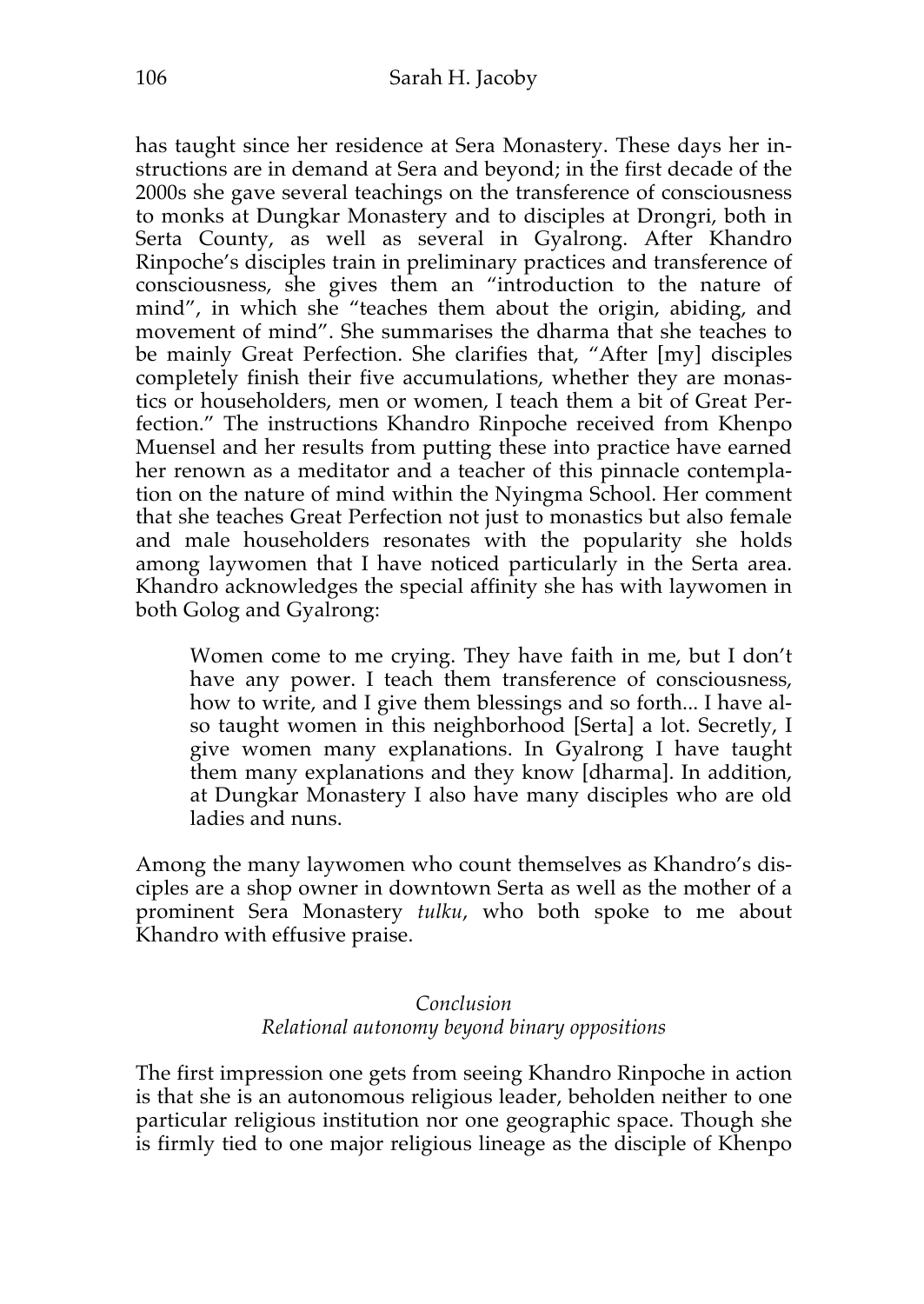Muensel and a practitioner of Great Perfection, she is constantly on the move, traveling to Golog's sacred mountains and caves including Arinag, Dzongne (rDzong gnas), Drongri, Drakar Dreldzong (Brag dkar sprel rdzong), Sotog (bSo thog), and Amye Machen (A myes rma chen), where she performs frequently month-long retreats. Additionally, she travels to monasteries and hermitages around eastern Tibet, particularly Dungkar and Sera Monastery in Serta, among others, and of course to the Vairotsana Cave in Gyalrong. At these religious centres she gives teachings, especially on transference of consciousness practices.

And yet, for all her activities as a solitary religious specialist traveling widely, meditating in caves, leading rituals, and bestowing blessings on devotees, her account of her life accentuates key relationships with others that have made her position as an autonomous religious specialist possible, such as her family connections to both local political offices and religious institutions, her close connection to her guru Khenpo Muensel, her important but challenging relationship with Tulku Jigga, and most recently her productive partnership with Tulku Rangrig Dorje, to name just a few. It is also important to note that many of these relationships took place in environments charged with strong religious and cultural significance, making these sacred sites more than backdrops for the human dramas unfolding on their terrains, and, in Khandro Rinpoche's case, integral parts of her formation as a *khandroma*. In particular, during the decade she spent at Sera Monastery, people began perceiving her as an incarnation of another *khandroma* who lived for many years at Sera Monastery, Sera Khandro. This association helped make sense of her position as Tulku Jigga's consort at the time and continues to augment her stature as a *khandroma* today. At Vairotsana Cave, Khandro Rinpoche's objectives to rebuild monastic Buddhism were reinforced by the cave's ties to imperial Tibetan personages involved in the early proliferation of Buddhism in Tibet, such as Vairotsana and Lhalung Pelkyi Dorje, whose physical presences live on in the cave's sacred architecture. Proximity to the contours of Vairotsana's body imprinted in the cave wall and the stupa honouring Lhalung Pelkyi Dorje not only inspires Khandro Rinpoche and Chogtul Rangrig Dorje to continue their work, but provides a culturally intelligible mold for others, importantly Khandro Rinpoche's biographer Pema Oesel Taye, to tell their story of propagating Tibetan Buddhism.

Khandro Rinpoche's account challenges key oppositions scholars often apply to the study of religion, such as monastic/lay and institutional/non-institutional religion. Visiting Khandro Rinpoche at the Vairotsana Cave provides a startling contrast to the more typical fourfold Buddhist social hierarchy, in which monks have the highest posi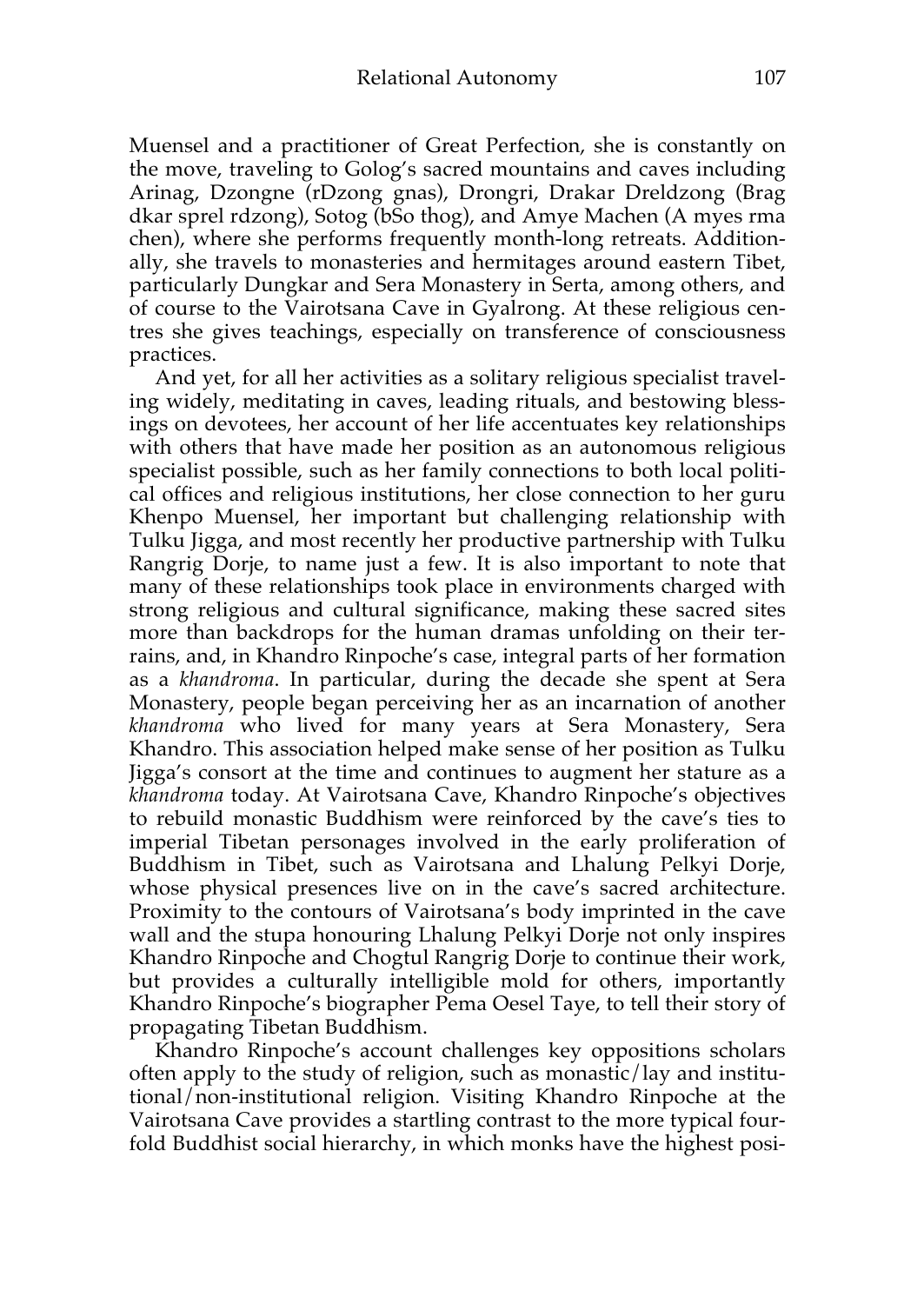tion, followed by nuns, laymen, and laywomen, respectively. $40$  Take, for example, figure 3, which is a common situation in which to find Khandro Rinpoche. I took this photo from the doorway to her room at the cave, where devotees enter to receive Khandro's blessing. She sits upraised on a low mattress in a position of prominence, while her partner Chogtul Rinpoche sits next to her, beneath her on a rug.



Fig. 3. Khandro Rinpoche seated in her room at the Vairotsana Cave, with Chogtul Rangrig Dorje. Photo: Sarah Jacoby, 2007.

On the one hand, this image reverses the far more common hierarchies of male teacher on upraised cushion and female devotee beneath, monastic above and lay patron below. Even so, her account does not flatten out distinctions between lay and monastic entirely, for she presents her life as an example of how difficult it is to negotiate being a wife and mother as well as being a dedicated practitioner of Great Perfection contemplative practices. But her narrative also demonstrates the ways in which she created space for both at different times in her life. Today Khandro Rinpoche is neither nun nor lay householder, in the sense that she has never taken monastic vows and also has renounced her lay status, given away much of her worldly possessions such as jewelry and fine clothes, and dedicated herself full-time to cultivating her own religious practices and performing rituals on behalf of her patrons.<sup>41</sup> Her identity as a nonmonastic female religious specialist therefore demonstrates the inaccuracy of bi-

<sup>&</sup>lt;sup>40</sup> For a study of the four-fold Buddhist *sangha* in early Indian Buddhism, see Skilling 2001.

<sup>&</sup>lt;sup>41</sup> In this sense of being neither nun nor laywoman, she follows in Sera Khandro's footsteps, who described herself in similar terms (*jo min nag min*). For a discussion of this, see Jacoby 2014, ch. 4.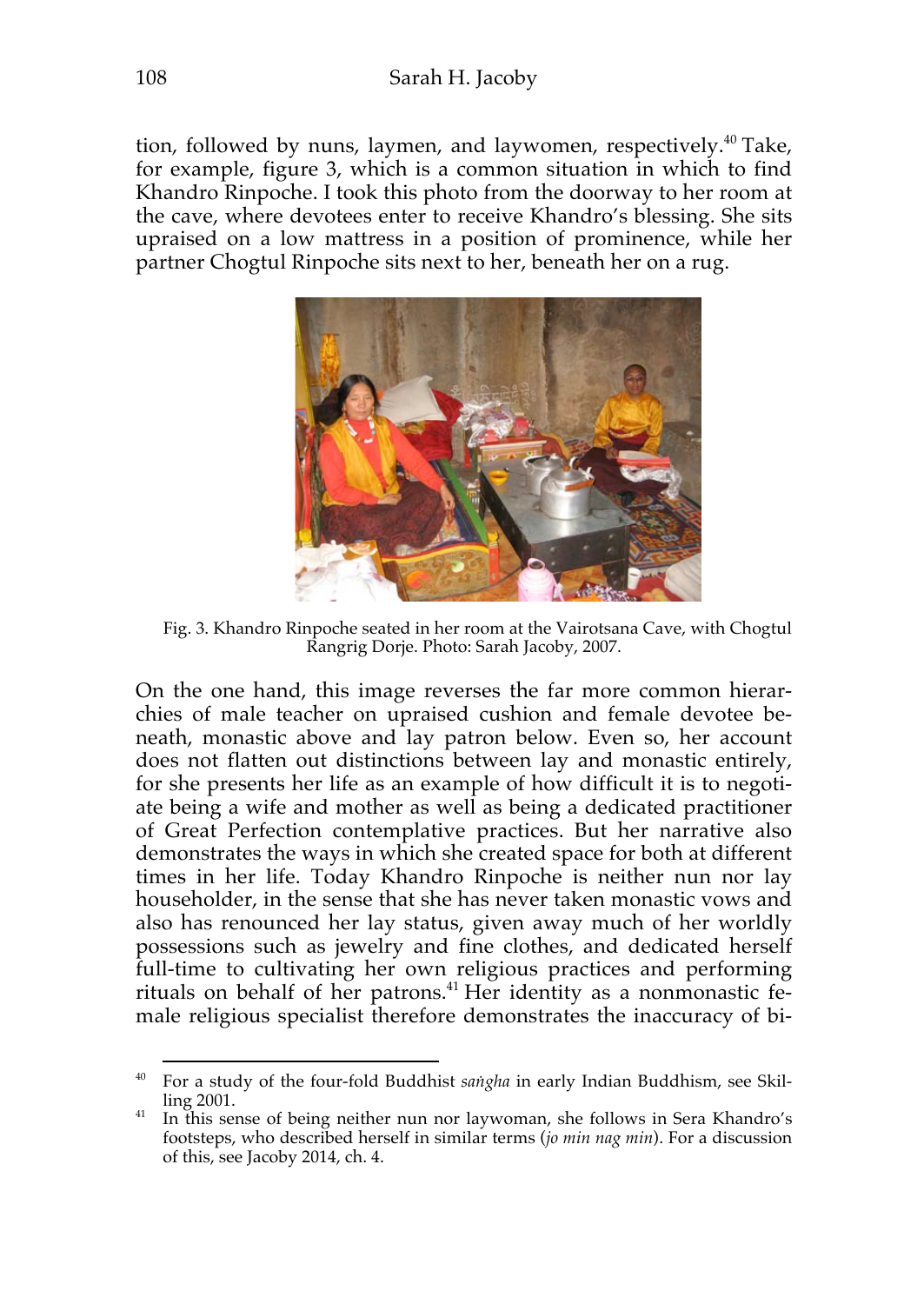nary opposites such as monastic/lay for understanding Buddhist social contexts.<sup>42</sup> Applying such an interpretive scheme on Khandro Rinpoche's life story and activities reifies an opposition that is rarely present between monastic institutional Buddhism and nonmonastic autonomous religious specialists including many religious positions associated with women such as *khandroma*s, "revenants" (*'das log*), and oracles/diviners.<sup>43</sup> Let alone endorsing such an opposition, Khandro Rinpoche's life's work is dedicated to rebuilding monastic institutions as a primary way to contribute to Buddhist flourishing, a mission she dedicates to the memory of her guru, the monastic abbot Khenpo Muensel.

Another binary often applied to the study of religion in Tibet that is belied by Khandro Rinpoche's life story is the opposition between PRC state control and Tibetan efforts to revitalise religion. The nearly complete state repression of religion during her youth as well as the efforts to which she went to help Khenpo Muensel procure a permit to rebuild Poenkhor Monastery underscore the power of various levels of the state to control religious affairs in Tibet. And yet, Khandro Rinpoche's story of the revival of Buddhism in Tibet in the postmarket reform era from the early 1980s forward is not only a story of Chinese political control and Tibetan religious resistance.<sup>44</sup> For one thing, the "Chinese officials" (*rgya mi'i las byed pa*) she most often dealt with on the local county level in Golog were not always Chinese, but often Tibetans occupying positions within the Chinese state. Not only were they Tibetan, but according to Khandro Rinpoche one local prominent "Chinese official" who was instrumental in restoring Khenpo Muensel's monastery was her husband. Others who have supported her religious endeavours include her siblings, sister and brother-in-laws, children, and sons-and-daughter-in-laws. Khandro Rinpoche speaks about the extreme repression she and those close to her experienced during the difficult years of the 1950s until the 1970s, such as Khenpo Muensel's 20-year prison sentence, but her story also illustrates the complex ways in which religious and state authorities in contemporary Tibet coexist, interrelate, and at times even reinforce each other. Khandro Rinpoche's ability to navigate between state officials and religious institutions is a product of her status as neither lifelong renunciate nor householder, embedded in familial and religious relationships that enable her to thrive as a *ḍākinī* in Tibet today.

 $42$  For an insightful analysis of the shortcomings of such binaries, see Salgado 2013:

<sup>54-58. 43</sup> For further information about Tibetan women as "revenants" and oracles/diviners, see Pommaret 1989; Havnevik 2002; and Diemberger 2005.

<sup>&</sup>lt;sup>44</sup> For more on the repression and revival of religion in Tibet since its incorporation into the PRC, see Goldstein & Kapstein 1998; Barnett & Akiner 1994.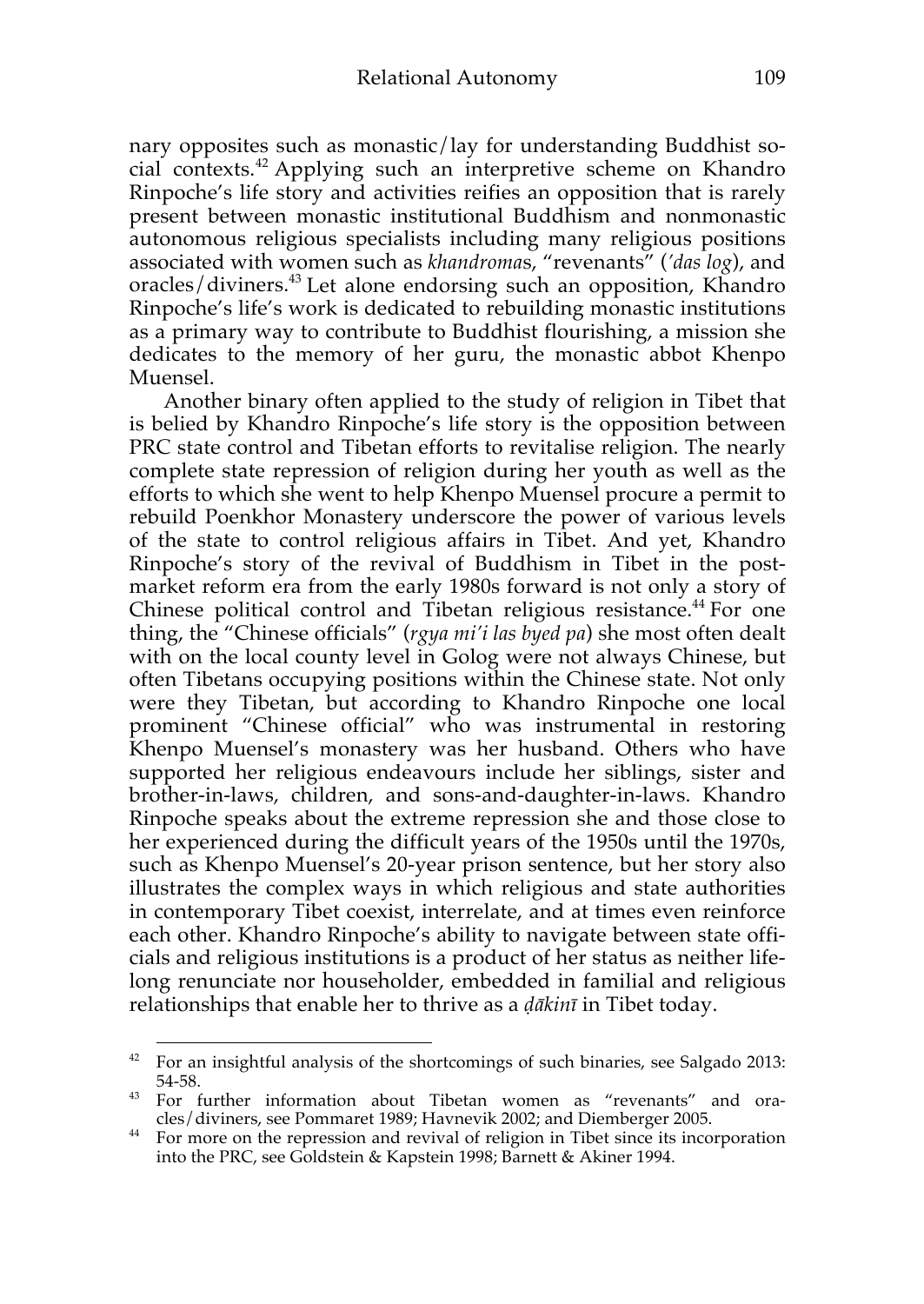# **Bibliography**

### *Works in Tibetan Language*

## A bu dkar lo *et al*. (eds.)

*Mgo log sman rtsis rig pa'i lo rgyus ngo mtshar nor bu'i slabs phreng*, Xining, Mtsho sngon mi rigs dpe skrun khang, 2000.

## Don grub dbang rgyal & Nor sde

*Yul mgo log gi lo rgyus deb ther pad ma dkar po'i chun po*, Xining, Mtsho sngon mi rigs dpe skrun khang, 1992.

## dGung lo *et al.* (eds.)

*Dbal shul gser thar gyi lo rgyus gsar bsgrigs blo ldan mig gi bdud rtsi*. Dartsedo, Gan zi bao she yin shua chang, 1989.

## 'Jigs med bsam grub *et al*. (eds.)

*Khams phyogs dkar mdzes khul gyi dgon sde so so'i lo rgyus gsal bar bshad pa nang bstan gsal ba'i me long*, Beijing, Krung go'i bod kyi shes rig dpe skrun khang, vol. 2, 1995.

### Krang dbyi sun (ed.)

*Bod rgya tshig mdzod chen mo*, 2 vols, Beijing, Mi rigs dpe skrun khang, 1993.

### Padma 'od gsal mtha' yas

*Mdo khams rgyal mo tsha ba rong gi bai ro'i sgrub phug ngo sprod mdor bsdus*, unpublished booklet, 2006.

# 'Phrin las (ed.)

*Mgo log bod rigs rang skyong khul gyi bod brgyud nang bstan dgon sde khag gi lo rgyus snying bsdus*, Xining, Mtsho sngon mi rigs dpe skrun khang, 2008.

### *Works in Other Languages*

# Barnett, Robert & Shirin Akiner (eds.)

*Resistance and Reform in Tibet*, Bloomington, Indiana University Press, 1994.

# Diemberger, Hildegard

"Female oracles in modern Tibet", in Janet Gyatso & Hanna Havnevik (eds.), *Women in Tibet*, New York, Columbia University Press, 2005, pp. 113-168.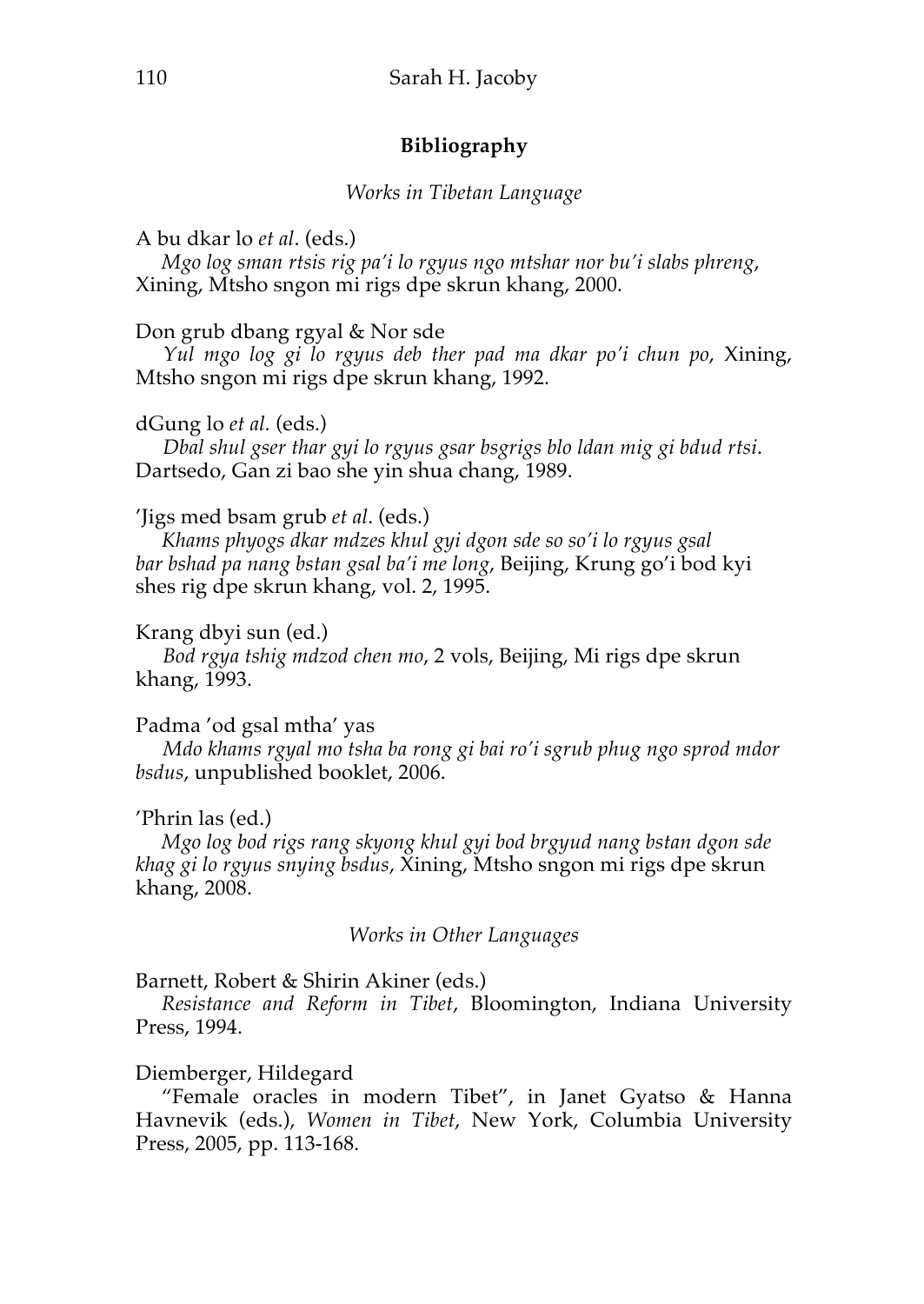# Germano, David

"Remembering the dismembered body of Tibet: contemporary Tibetan visionary movements in the People's Republic of China", in Melvyn C. Goldstein & Matthew T. Kapstein (eds.), *Buddhism in Contemporary Tibet: Religious Revival and Cultural Identity*, Berkeley, University of California Press, 1998, pp. 53-94.

# Goldstein, Melvyn C. & Matthew T. Kapstein (eds.)

*Buddhism in Contemporary Tibet: Religious Revival and Cultural Identity*, Berkeley, University of California Press, 1998.

# Gyatso, Janet

- *Apparitions of the Self: the Secret Autobiographies of a Tibetan Visionary,* Princeton, Princeton University Press, 1998.
- "The Logic of Legitimation in the Tibetan Treasure Tradition", *History of Religions,* vol. 33, no. 1, 1993, pp. 97-134.
- "Signs, Memory and History: A Tantric Buddhist Theory of Scriptural Transmission", *Journal of the International Association of Buddhist Studies*, vol. 9, no. 2, 1986, pp. 7-35.

# Havnevik, Hanna

"A Tibetan female state oracle", in Henk Blezer (ed.), *Religion and Secular Culture in Tibet. PIATS 2000, Tibetan Studies: Proceedings of the 9th Seminar of the International Association for Tibetan Studies, Leiden 2000*, Leiden, Brill, 2002, pp. 259-288.

# Herrmann-Pfandt, Adelheid

- *Ḍākinīs: Zur Stellung und Symbolik des Weiblichen im Tantrischen Buddhismus,* Bonn, Indica et Tibetica Verlag, 1992.
- "Ḍākinīs in Indo-Tibetan Tantric Buddhism: Some Results of Recent Research", *Studies in Central and East Asian Religions,*  no. 5-6, 1992/1993, pp. 45-63.

# Horlemann, Bianca

"Modernization efforts in Mgo log: a chronicle, 1970-2000," in Toni Huber (ed), *Amdo Tibetans in Transition: Society and Culture in the Post-Mao Era*, Leiden, Brill, 2002, pp. 241-268.

# Jacoby, Sarah H.

- *Love and Liberation: Autobiographical Writings of the Tibetan Buddhist Visionary Sera Khandro*, New York, Columbia University Press, 2014.
- "An Overview of Golok", *The Tibetan & Himalayan Library*, 2010, URL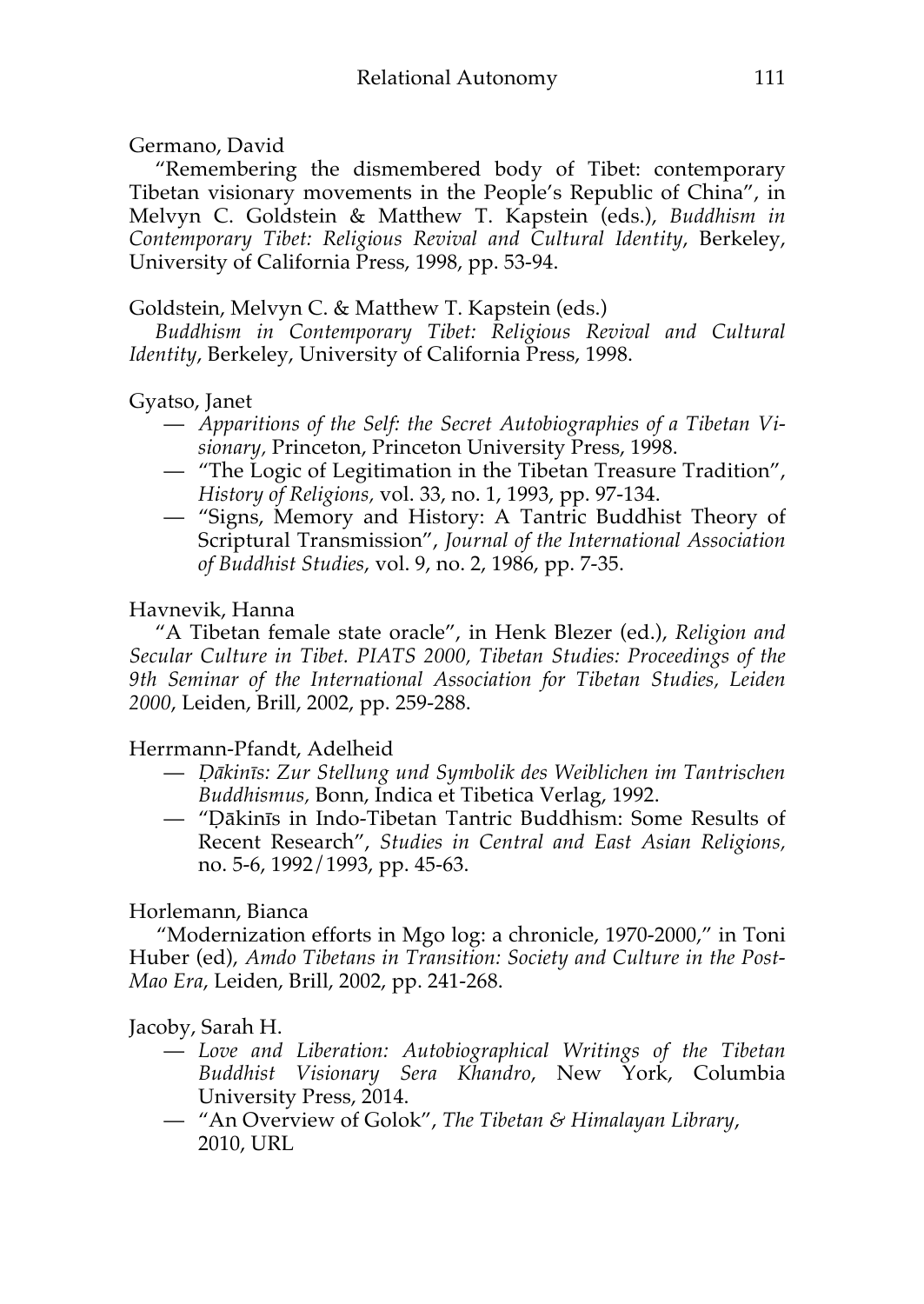http://places.thlib.org/features/15434/descriptions/1209.

— "'This inferior female body:' Reflections on Life as a Tibetan Visionary through the Autobiographical Eyes of Se ra mkha' 'gro (Bde ba'i rdo rje, 1892-1940)", *Journal of the International Association of Buddhist Studies,* vol. 32, no. 1-2, 2009/2010, pp. 115-150.

## Klein, Anne Carolyn

*Meeting the Great Bliss Queen: Buddhists, Feminists, and the Art of the Self,* Boston, Beacon Press, 1995.

# MacKenzie, Catriona & Natalie Stoljar (eds.)

*Relational Autonomy: Feminist Perspectives on Autonomy, Agency, and the Social Self*, New York, Oxford University Press, 2000.

# Nyoshul Khenpo

*A Marvelous Garland of Rare Gems: Biographies of Masters of Awareness in the Dzogchen Lineage*, Junction City, Padma Publishing, 2005.

# Patrul Rinpoche

*The Words of my Perfect Teacher*, San Francisco, HarperCollins Publishers, 1994.

# Pommaret, Françoise

*Les revenants de l'au-delàdans le monde tibétain*, Paris, CNRS, 1989.

# Salgado, Nirmala S.

*Buddhist Nuns and Gendered Practice: In Search of the Female Renunciant*, New York, Oxford University Press, 2013.

# Simmer-Brown, Judith

*Dakini's Warm Breath: the Feminine Principle in Tibetan Buddhism,*  Boston, Shambhala, 2001.

# Skilling, Peter

"Nuns, Laywomen, Donors, Goddesses: Female Roles in Early Indian Budhism", *Journal of the International Association of Buddhist Studies,* vol. 24, no. 2, 2001, pp. 242-274.

# Terrone, Antonio

"Khenpo Jigme Puntsok", *The Treasury of Lives,* URL: http://www.treasuryoflives.org/biographies/view/Khenpo-Jigme-P%C3%BCntsok/10457, 2013.